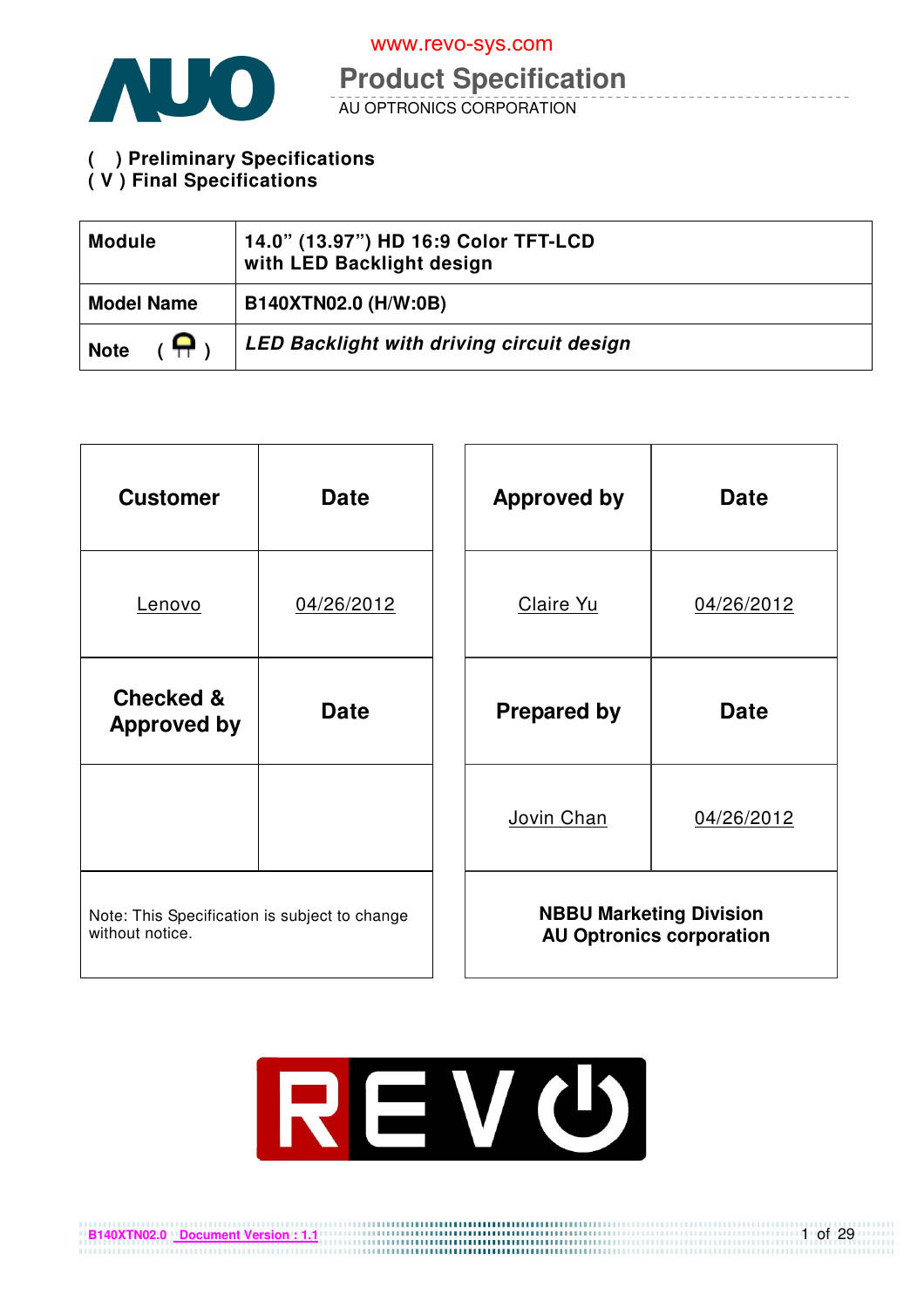

# **Product Specification**

# **Contents**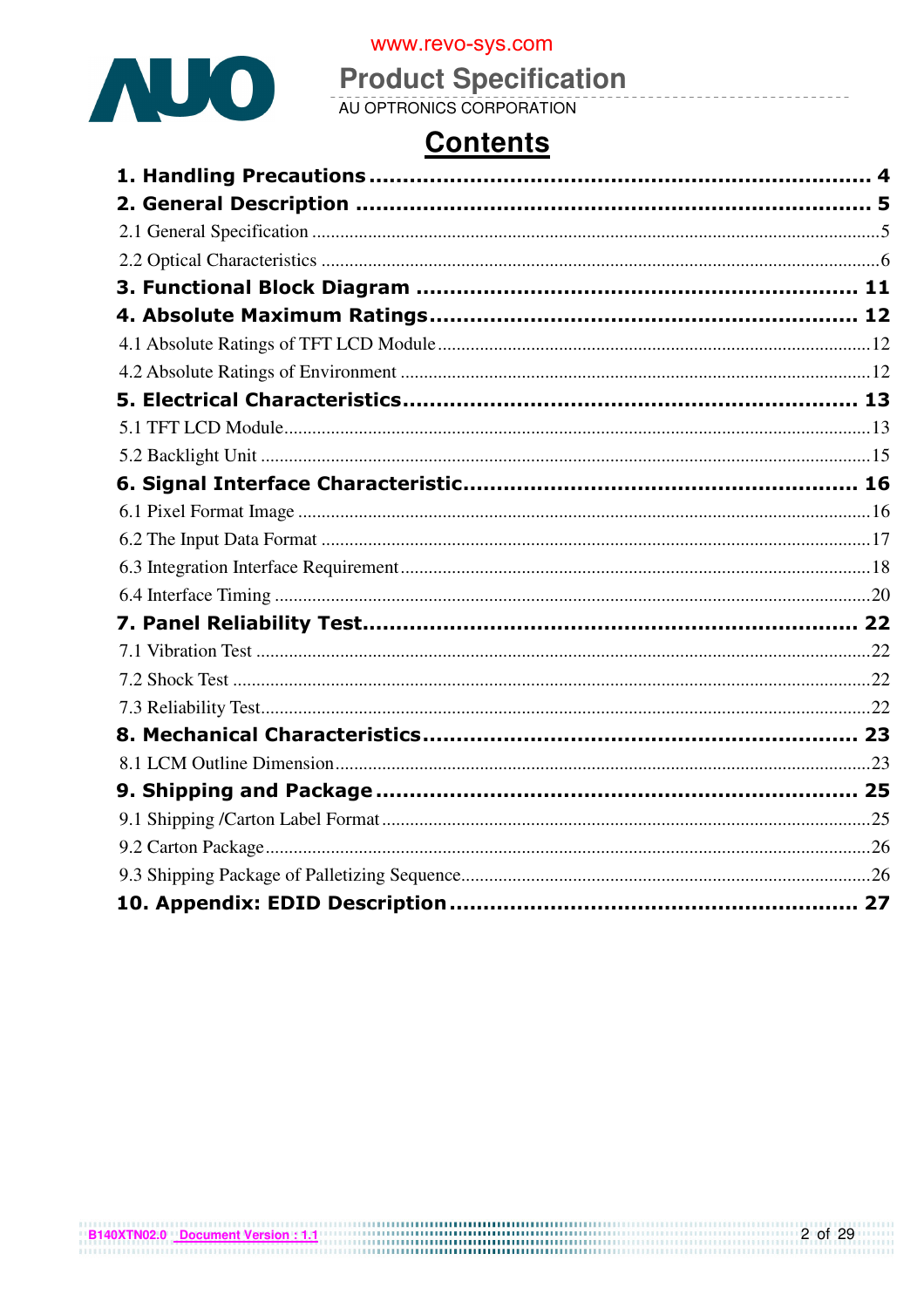

# **Product Specification**

AU OPTRONICS CORPORATION

# **Record of Revision**

|      | <b>Version and Date</b> | Page      | Old description                   | <b>New Description</b>        | Remark |
|------|-------------------------|-----------|-----------------------------------|-------------------------------|--------|
| 10.1 | 2011/08/24              | IAII      | <b>First Edition for Customer</b> |                               |        |
| 0.2  | 2011/11/04              | 23        |                                   | Add bracket outline dimension |        |
| 0.3  | 2011/11/14              | 15        |                                   | Modified BLU seeting          |        |
| 0.4  | 2012/02/07              | <b>29</b> |                                   | <b>EDID</b> update            |        |
| 1.0  | 2012/03/27              |           |                                   | Drawing update                |        |
| 1.1  | 2012/04/26              |           |                                   | Label change                  |        |
|      |                         |           |                                   |                               |        |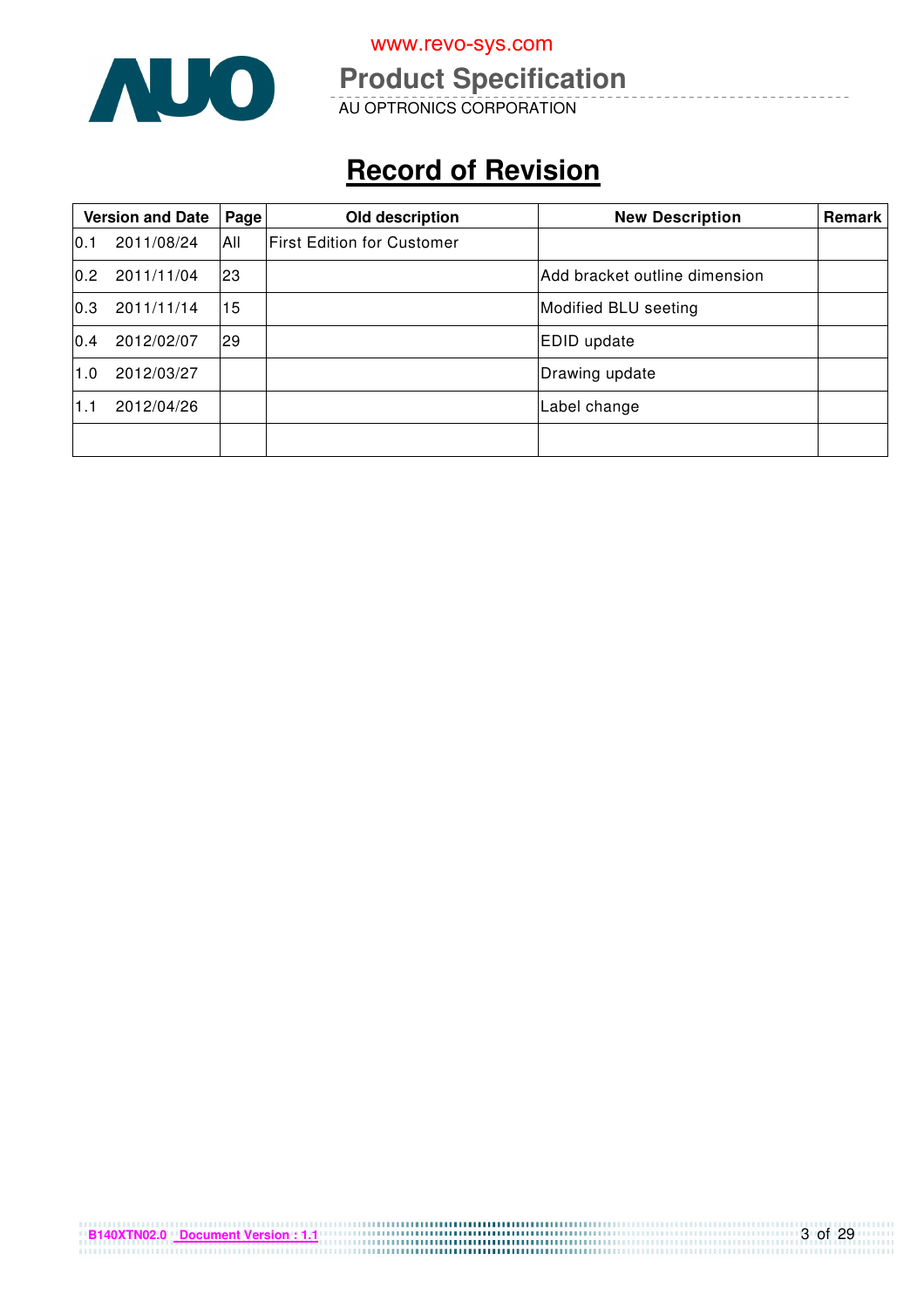

# **Product Specification**

AU OPTRONICS CORPORATION

# **1. Handling Precautions**

- 1) Since front polarizer is easily damaged, pay attention not to scratch it.
- 2) Be sure to turn off power supply when inserting or disconnecting from input connector.
- 3) Wipe off water drop immediately. Long contact with water may cause discoloration or spots.
- 4) When the panel surface is soiled, wipe it with absorbent cotton or other soft cloth.
- 5) Since the panel is made of glass, it may break or crack if dropped or bumped on hard surface.
- 6) Since CMOS LSI is used in this module, take care of static electricity and insure human earth when handling.
- 7) Do not open nor modify the Module Assembly.
- 8) Do not press the reflector sheet at the back of the module to any directions.
- 9) At the insertion or removal of the Signal Interface Connector, be sure not to rotate nor tilt the Interface Connector of the TFT Module.
- 11) After installation of the TFT Module into an enclosure (Notebook PC Bezel, for example), do not twist nor bend the TFT Module even momentary. At designing the enclosure, it should be taken into consideration that no bending/twisting forces are applied to the TFT Module from outside. Otherwise the TFT Module may be damaged.
- 12) Small amount of materials having no flammability grade is used in the LCD module. The LCD module should be supplied by power complied with requirements of Limited Power Source (IEC60950 or UL1950), or be applied exemption.
- 13) Disconnecting power supply before handling LCD modules, it can prevent electric shock, DO NOT TOUCH the electrode parts, cables, connectors and LED circuit part of TFT module that a LED light bar build in as a light source of back light unit. It can prevent electronic breakdown.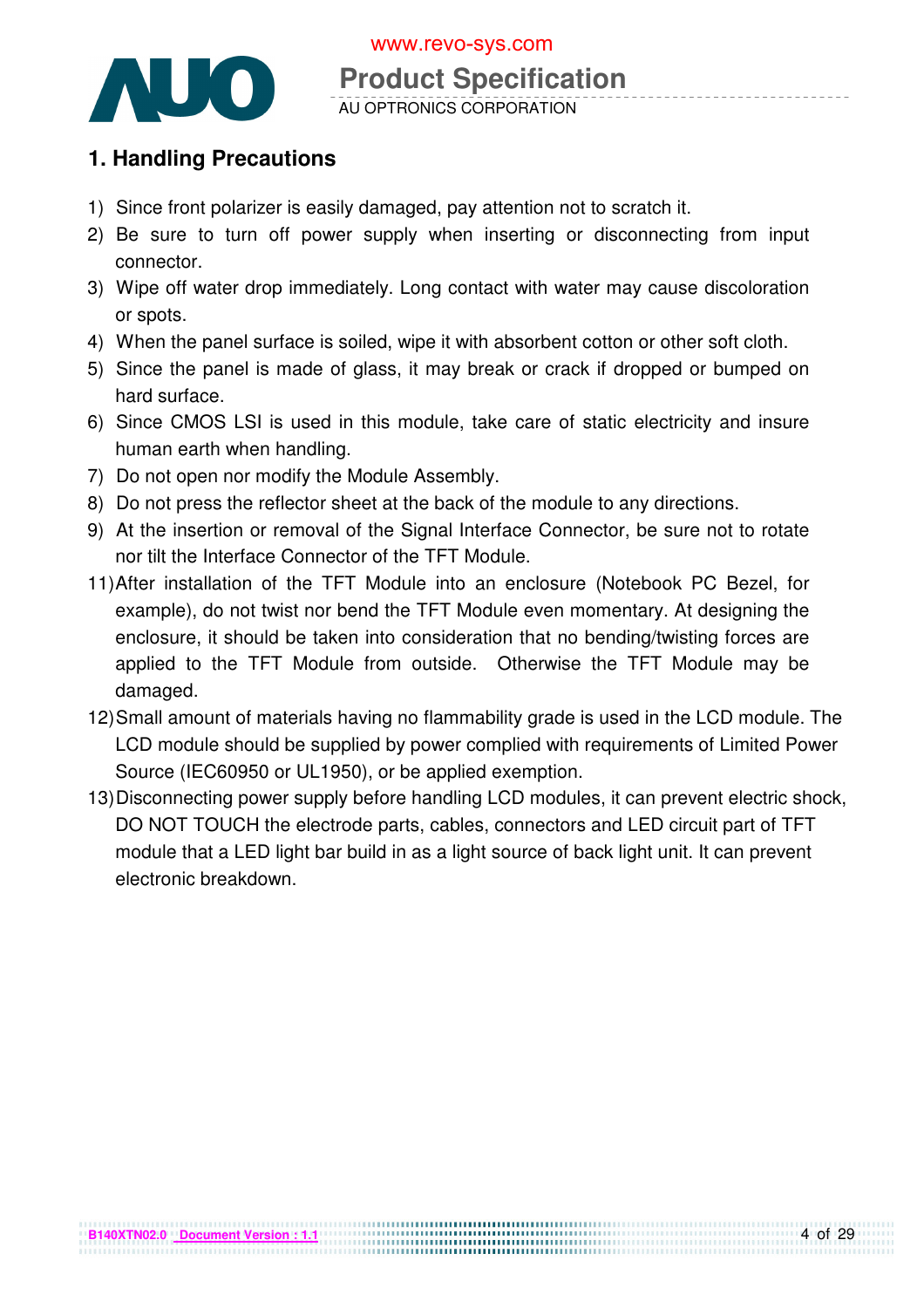



**Product Specification** 

AU OPTRONICS CORPORATION

# **2. General Description**



B140XTN02.0 is a Color Active Matrix Liquid Crystal Display composed of a TFT LCD panel, a driver circuit, and LED backlight system. The screen format is intended to support the 16:9 HD, 1366(H) x 768(V) screen and 262k colors (RGB 6-bits data driver) with LED backlight driving circuit. All input signals are LVDS interface compatible.

B140XTN02.0 is designed for a display unit of notebook style personal computer and industrial machine.

# **2.1 General Specification**

**B140XTN02.0 Document Version : 1.1**

The following items are characteristics summary on the table at 25 °C condition:

| <b>Items</b>                                               | <b>Unit</b>            | <b>Specifications</b>                                      |       |       |                                   |  |
|------------------------------------------------------------|------------------------|------------------------------------------------------------|-------|-------|-----------------------------------|--|
| Screen Diagonal                                            | [mm]                   | 354.95                                                     |       |       |                                   |  |
| <b>Active Area</b>                                         | [mm]                   | 309.4 x 173.95                                             |       |       |                                   |  |
| Pixels H x V                                               |                        | 1366 x 3(RGB) x 768                                        |       |       |                                   |  |
| <b>Pixel Pitch</b>                                         | [mm]                   | 0.2265 x 0.2265                                            |       |       |                                   |  |
| <b>Pixel Format</b>                                        |                        | R.G.B. Vertical Stripe                                     |       |       |                                   |  |
| <b>Display Mode</b>                                        |                        | Normally White                                             |       |       |                                   |  |
| White Luminance (ILED=20mA)<br>(Note: ILED is LED current) | $\lceil cd/m^2 \rceil$ | 200 typ. (5 points average)<br>170 min. (5 points average) |       |       |                                   |  |
| <b>Luminance Uniformity</b>                                |                        | 1.25 max. $(5 \text{ points})$                             |       |       |                                   |  |
| <b>Contrast Ratio</b>                                      |                        | 500 (typ)                                                  |       |       |                                   |  |
| <b>Response Time</b>                                       | [ms]                   | 8 typ / 16 Max                                             |       |       |                                   |  |
| Nominal Input Voltage VDD                                  | [Volt]                 | 3.3 typ.                                                   |       |       |                                   |  |
| <b>Power Consumption</b>                                   | [Watt]                 | 3.2 max. (Include Logic and Blu power)                     |       |       |                                   |  |
| Weight                                                     | [Grams]                | 270 max.                                                   |       |       |                                   |  |
| <b>Physical Size</b>                                       |                        |                                                            | Min.  | Typ.  | Max.                              |  |
| <b>Include bracket</b>                                     |                        | Length                                                     | 319.9 | 320.4 | 320.9                             |  |
|                                                            | [mm]                   | Width                                                      | 204.6 | 205.1 | 205.6                             |  |
|                                                            |                        | <b>Thickness</b>                                           |       |       | 3.0(Panel Side)<br>3.2(PCBA Side) |  |
| <b>Electrical Interface</b>                                |                        | 1 channel LVDS                                             |       |       |                                   |  |
| <b>Glass Thickness</b>                                     | [mm]                   | 0.4                                                        |       |       |                                   |  |
| <b>Surface Treatment</b>                                   |                        | Glare, Hardness 3H, Reflection 4.3%                        |       |       |                                   |  |
| <b>Support Color</b>                                       |                        | 262K colors (RGB 6-bit)                                    |       |       |                                   |  |

5 of 29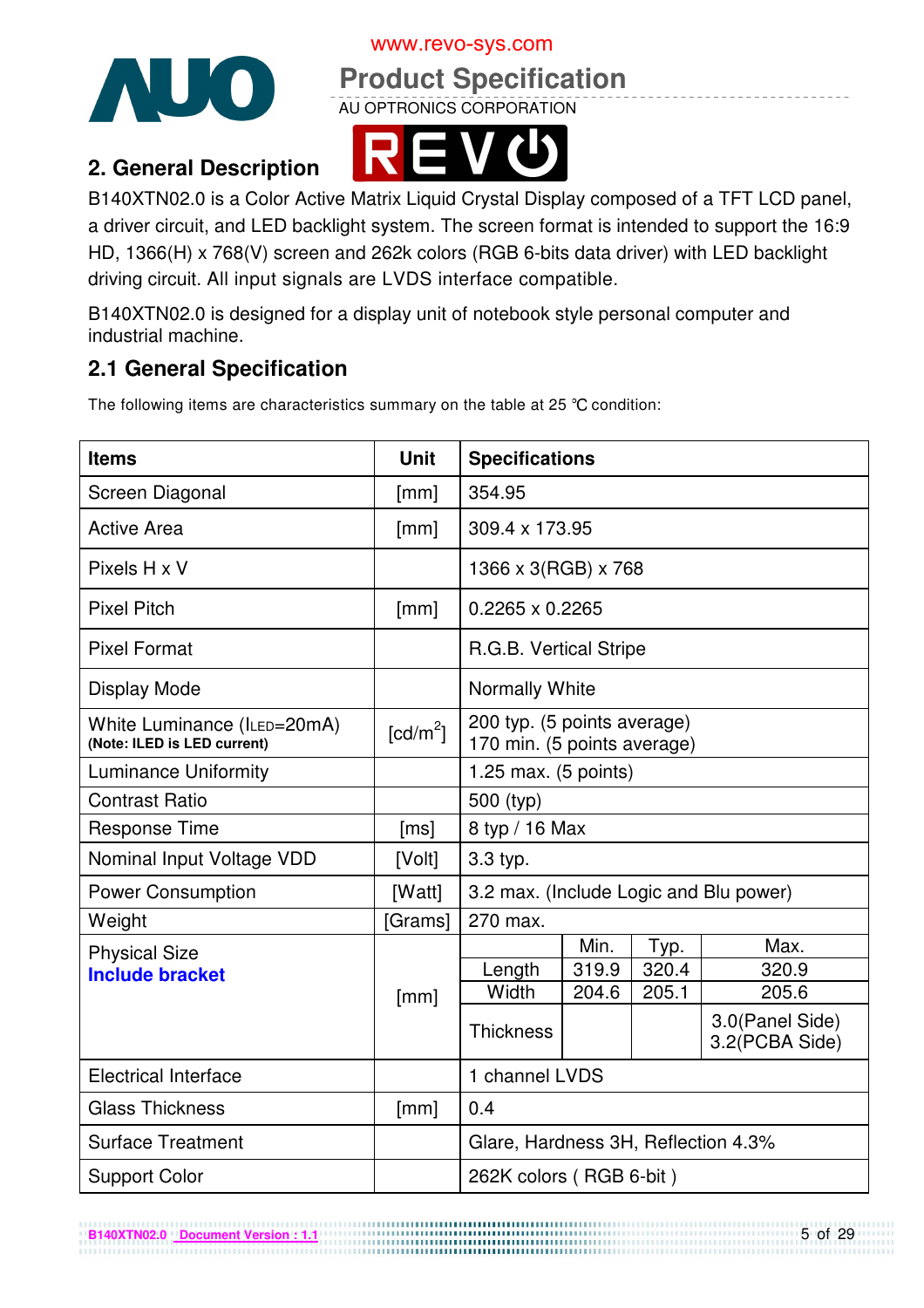

# **Product Specification**

AU OPTRONICS CORPORATION

| <b>Temperature Range Operating</b> | $\mathop{\rm l\hspace{0.05cm}}\nolimits^{\circ}$ Cl | 0 to $+50$             |
|------------------------------------|-----------------------------------------------------|------------------------|
| Storage (Non-Operating)            | ΰCĪ                                                 | $-20$ to $+60$         |
| <b>RoHS Compliance</b>             |                                                     | <b>RoHS Compliance</b> |

# **2.2 Optical Characteristics**

The optical characteristics are measured under stable conditions at 25°C (Room Temperature) :

| <b>Symbol</b><br><b>Conditions</b><br>Item |              | Min.                           | Typ.                                                | Max.           | <b>Unit</b>    | <b>Note</b>    |                   |                |
|--------------------------------------------|--------------|--------------------------------|-----------------------------------------------------|----------------|----------------|----------------|-------------------|----------------|
| <b>White Luminance</b><br>ILED=20mA        |              |                                | 5 points average                                    | 170            | 200            | $\blacksquare$ | cd/m <sup>2</sup> | 1, 4, 5.       |
| <b>Viewing Angle</b>                       |              | $\theta_{\rm R}$<br>$\theta_L$ | <b>Horizontal</b><br>(Right)<br>$CR = 10$<br>(Left) |                | 45<br>45       |                | degree            |                |
|                                            |              | Ψн<br>ΨL                       | <b>Vertical</b><br>(Upper)<br>$CR = 10$<br>(Lower)  |                | 15<br>35       |                |                   | 4, 9           |
| Luminance<br><b>Uniformity</b>             |              | $\delta_{5P}$                  | <b>5 Points</b>                                     | $\blacksquare$ | $\blacksquare$ | 1.25           |                   | 1, 3, 4        |
| Luminance<br><b>Uniformity</b>             |              | $\delta_{13P}$                 | <b>13 Points</b>                                    |                |                | 1.60           |                   | 2, 3, 4        |
| <b>Contrast Ratio</b>                      |              | <b>CR</b>                      |                                                     | 400            | 500            |                |                   | 4, 6           |
| <b>Cross talk</b>                          |              | $\%$                           |                                                     |                |                | 4              |                   | 4, 7           |
| <b>Response Time</b>                       |              | ${\sf T}_{\sf RT}$             | <b>Rising + Falling</b>                             |                | 8              | 16             | ms                |                |
| <b>Red</b>                                 |              | <b>Rx</b>                      |                                                     | 0.550          | 0.580          | 0.610          |                   |                |
|                                            |              | <b>Ry</b>                      |                                                     | 0.305          | 0.335          | 0.365          |                   |                |
|                                            |              | Gx                             |                                                     | 0.300          | 0.330          | 0.360          |                   |                |
| Color /<br><b>Chromaticity</b>             | <b>Green</b> | Gy                             |                                                     | 0.535          | 0.565          | 0.595          |                   |                |
| <b>Coodinates</b>                          |              | <b>Bx</b>                      | <b>CIE 1931</b>                                     | 0.125          | 0.155          | 0.185          |                   | $\overline{4}$ |
|                                            | <b>Blue</b>  | <b>By</b>                      |                                                     | 0.110          | 0.140          | 0.170          |                   |                |
|                                            |              | <b>Wx</b>                      |                                                     | 0.283          | 0.313          | 0.343          |                   |                |
|                                            | <b>White</b> | Wy                             |                                                     | 0.299          | 0.329          | 0.359          |                   |                |
| <b>NTSC</b>                                |              | $\%$                           |                                                     |                | 45             |                |                   |                |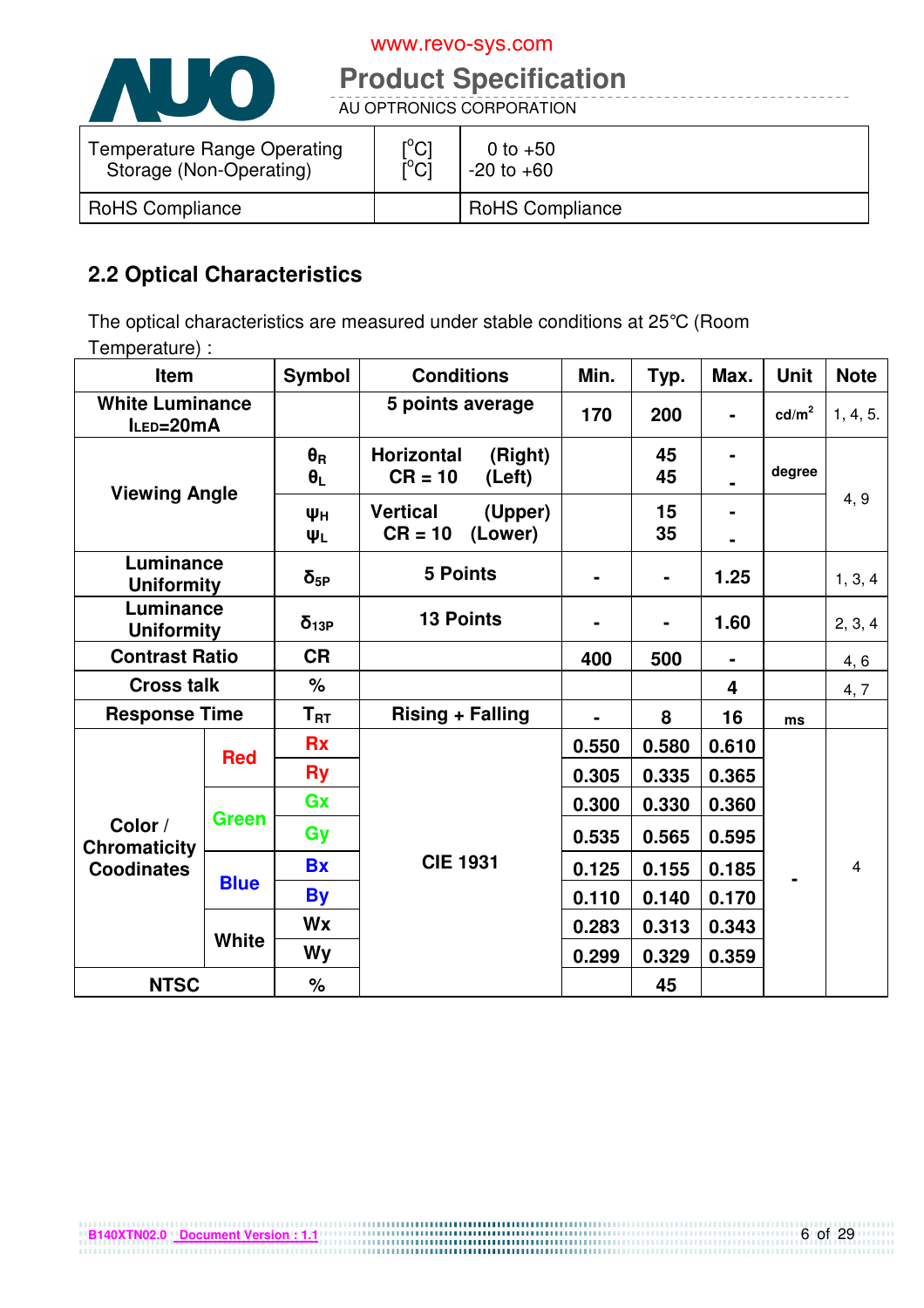

# **Product Specification**

AU OPTRONICS CORPORATION

#### **Note 1**: 5 points position (Ref: Active area)



**Note 2**: 13 points position (Ref: Active area)



**Note 3**: The luminance uniformity of 5 or13 points is defined by dividing the maximum luminance values by the minimum test point luminance

|              | Maximum Brightness of five points     |
|--------------|---------------------------------------|
| $\delta$ ws  | Minimum Brightness of five points     |
|              | Maximum Brightness of thirteen points |
| $\delta$ W13 | Minimum Brightness of thirteen points |

#### **Note 4**: Measurement method

The LCD module should be stabilized at given temperature for 30 minutes to avoid abrupt temperature change during measuring. In order to stabilize the luminance, the measurement should be executed after lighting

7 of 29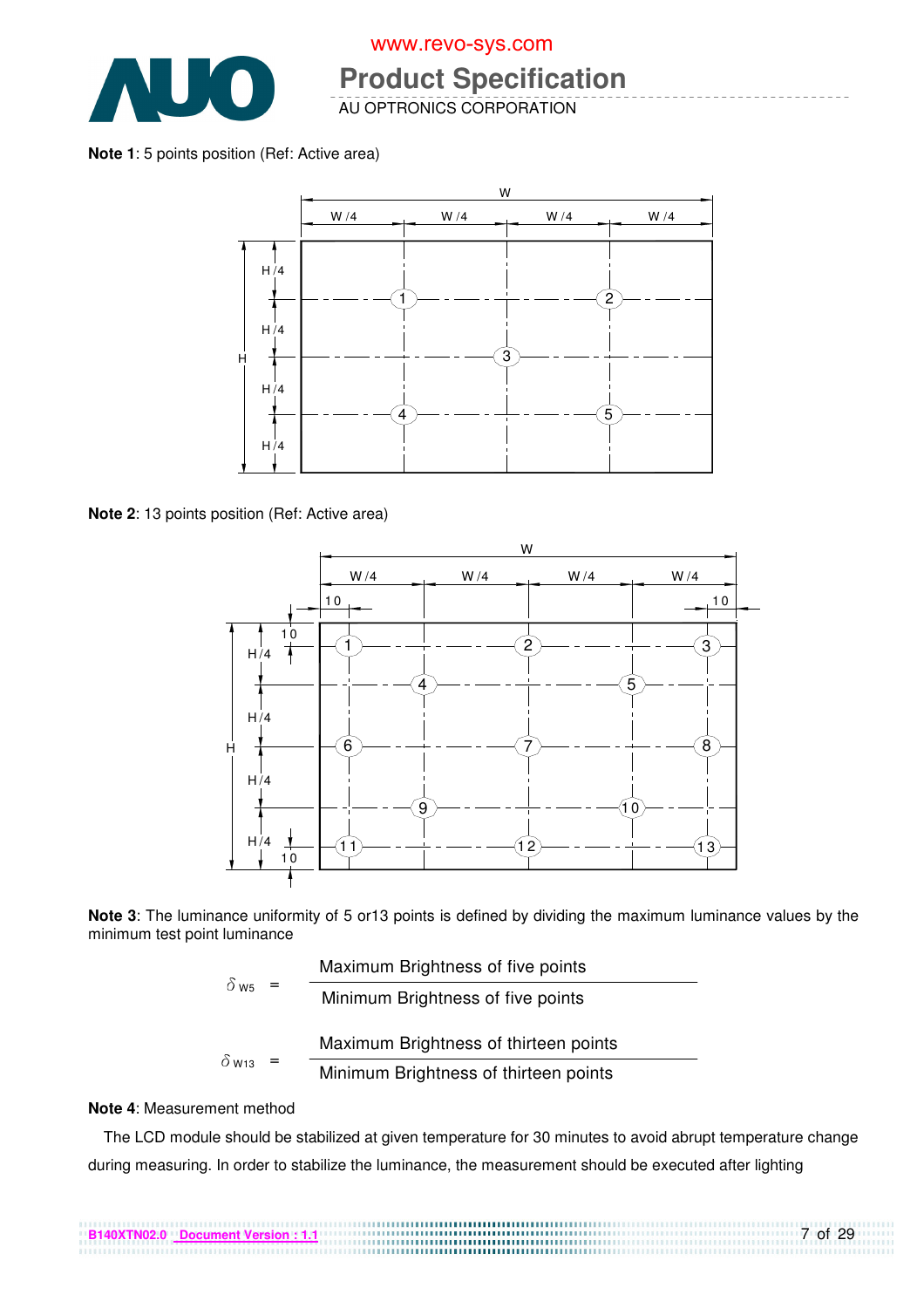

# **Product Specification**

AU OPTRONICS CORPORATION

Backlight for 30 minutes in a stable, windless and dark room, and it should be measured in the center of screen.



Center of the screen

**Note 5** : Definition of Average Luminance of White (Y<sub>1</sub>):

Measure the luminance of gray level 63 at 5 points,  $Y_L = [L (1) + L (2) + L (3) + L (4) + L (5)] / 5$ 

L (x) is corresponding to the luminance of the point X at Figure in Note (1).

#### **Note 6** Definition of contrast ratio:

Contrast ratio is calculated with the following formula.

Contrast ratio  $(CR)$ = Brightness on the "White" state Brightness on the "Black" state

**Note 7** Definition of Cross Talk (CT)

 $CT = |Y_B - Y_A| / Y_A \times 100$  (%)

Where

YA = Luminance of measured location without gray level 0 pattern (cd/m2)

.................................

 $Y_B$  = Luminance of measured location with gray level 0 pattern (cd/m2)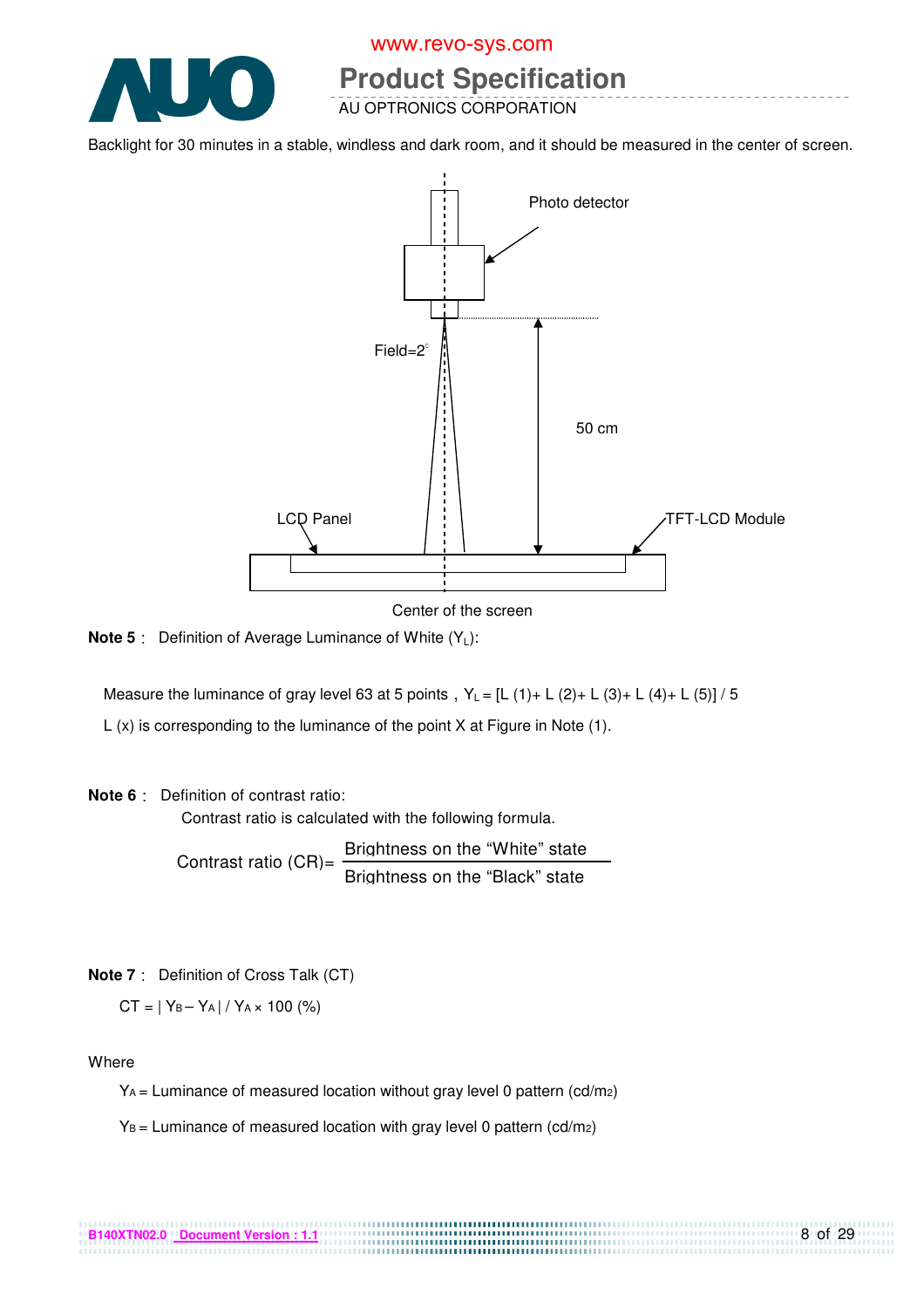

**Note 8**: Definition of response time:

The output signals of BM-7 or equivalent are measured when the input signals are changed from "Black" to "White" (falling time) and from "White" to "Black" (rising time), respectively. The response time interval between the 10% and 90% of amplitudes. Refer to figure as below.



. . . . . . . . . . . . . . . . . . . .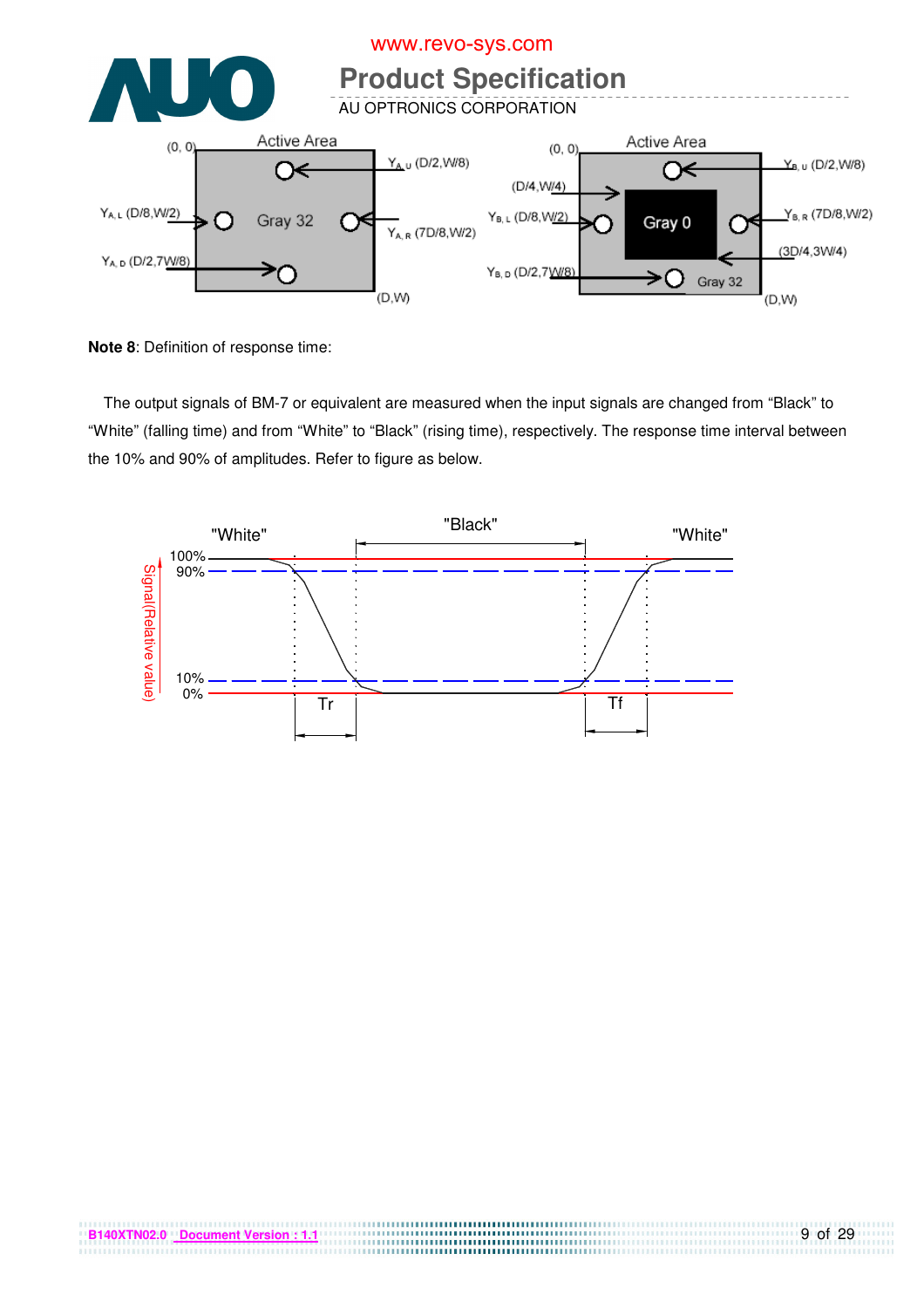

# **Product Specification**

AU OPTRONICS CORPORATION

#### **Note 9**. Definition of viewing angle

Viewing angle is the measurement of contrast ratio  $\geq 10$ , at the screen center, over a 180 $^{\circ}$  horizontal and 180° vertical range (off-normal viewing angles). The 180° viewing angle range is broken down as follows; 90° (θ) horizontal left and right and 90° (Φ) vertical, high (up) and low (down). The measurement direction is typically perpendicular to the display surface with the screen rotated about its center to develop the desired measurement viewing angle.



**B140XTN02.0 Document Version : 1.1**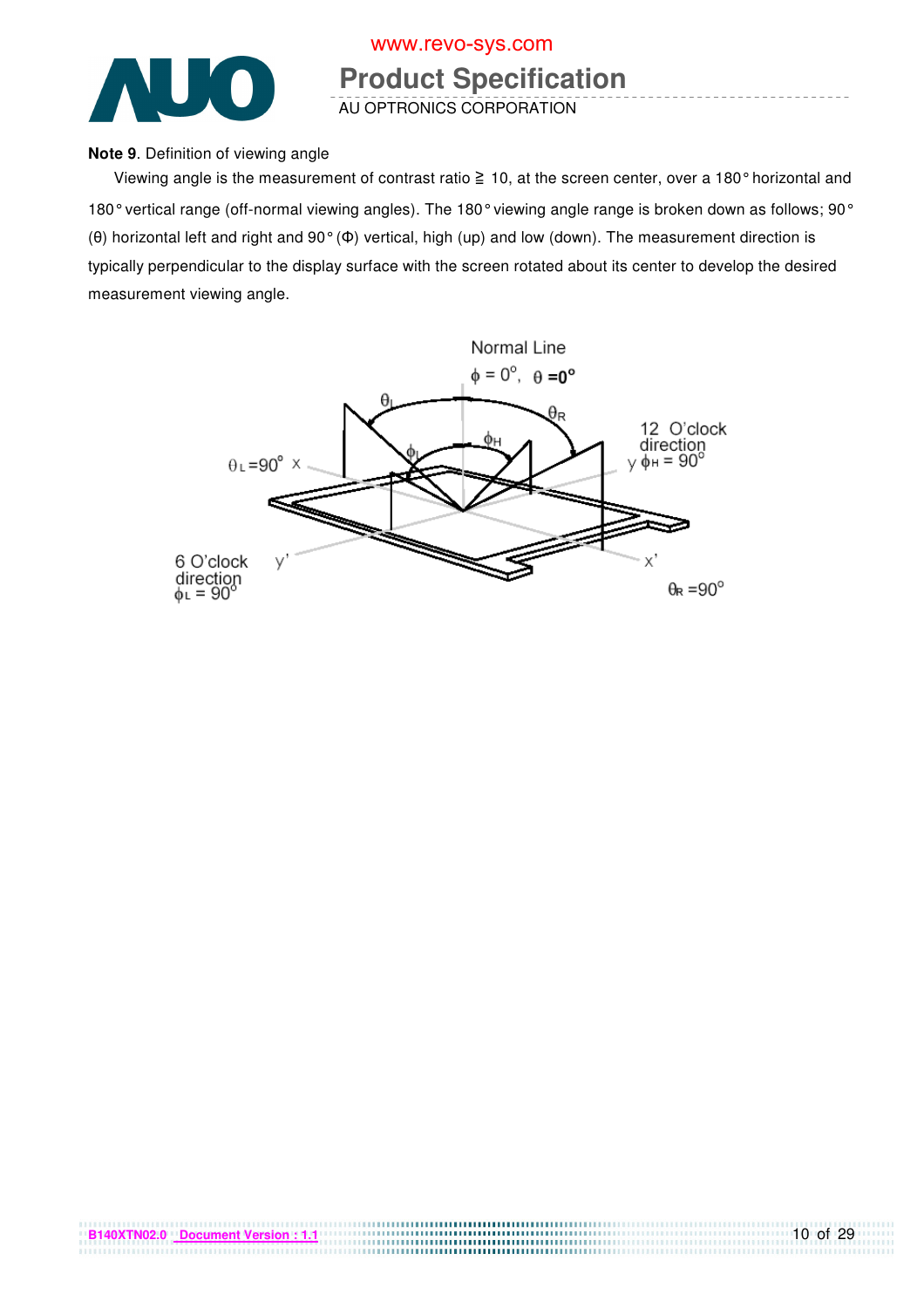

**Product Specification** 

AU OPTRONICS CORPORATION

# **3. Functional Block Diagram**

The following diagram shows the functional block of the 14.0 inches wide Color TFT/LCD 40 Pin one channel Module

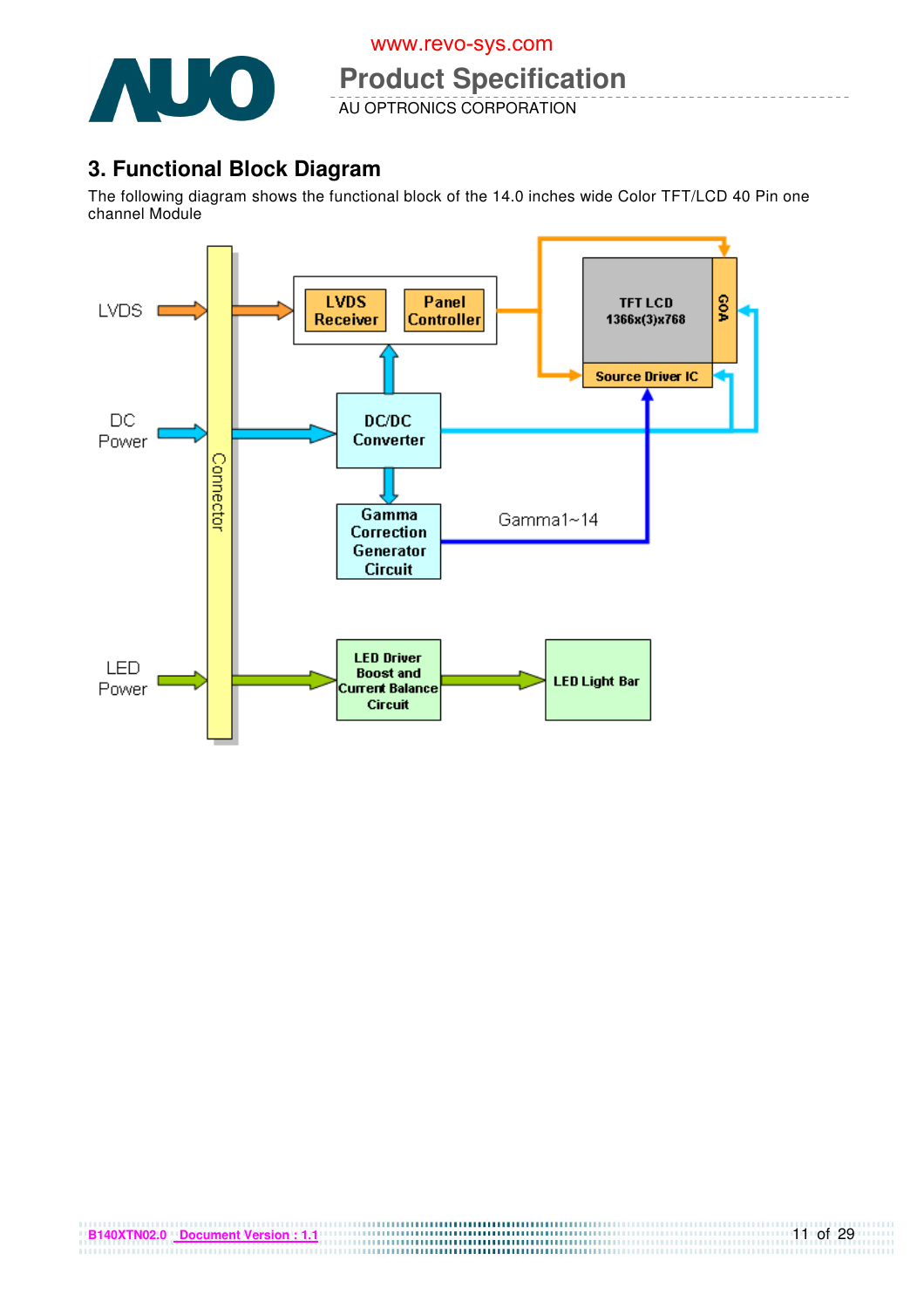

# **Product Specification**

AU OPTRONICS CORPORATION

# **4. Absolute Maximum Ratings**

An absolute maximum rating of the module is as following:

#### **4.1 Absolute Ratings of TFT LCD Module**

| Item                    | Svmbol | Min  | Max  | Unit   | <b>Conditions</b> |
|-------------------------|--------|------|------|--------|-------------------|
| Logic/LCD Drive Voltage | Vin    | −∪.ം | +4.0 | [Volt] | Note 1 m          |

### **4.2 Absolute Ratings of Environment**

| <b>Item</b>                  | Symbol     | Min   | Max   | Unit                                    | <b>Conditions</b> |
|------------------------------|------------|-------|-------|-----------------------------------------|-------------------|
| <b>Operating Temperature</b> | TOP        |       | $+50$ | [°C]                                    | Note 4            |
| <b>Operation Humidity</b>    | <b>HOP</b> |       | 95    | [%RH]                                   | Note 4            |
| Storage Temperature          | TST        | $-20$ | $+60$ | $\mathsf{I}^\circ\mathsf{C} \mathsf{I}$ | Note 4            |
| <b>Storage Humidity</b>      | <b>HST</b> | 5     | 95    | [%RH]                                   | Note 4            |

Note 1: At Ta (25°C)

Note 2: Permanent damage to the device may occur if exceed maximum values

Note 3: LED specification refer to section 5.2

Note 4: For quality performance, please refer to AUO IIS (Incoming Inspection Standard).



................................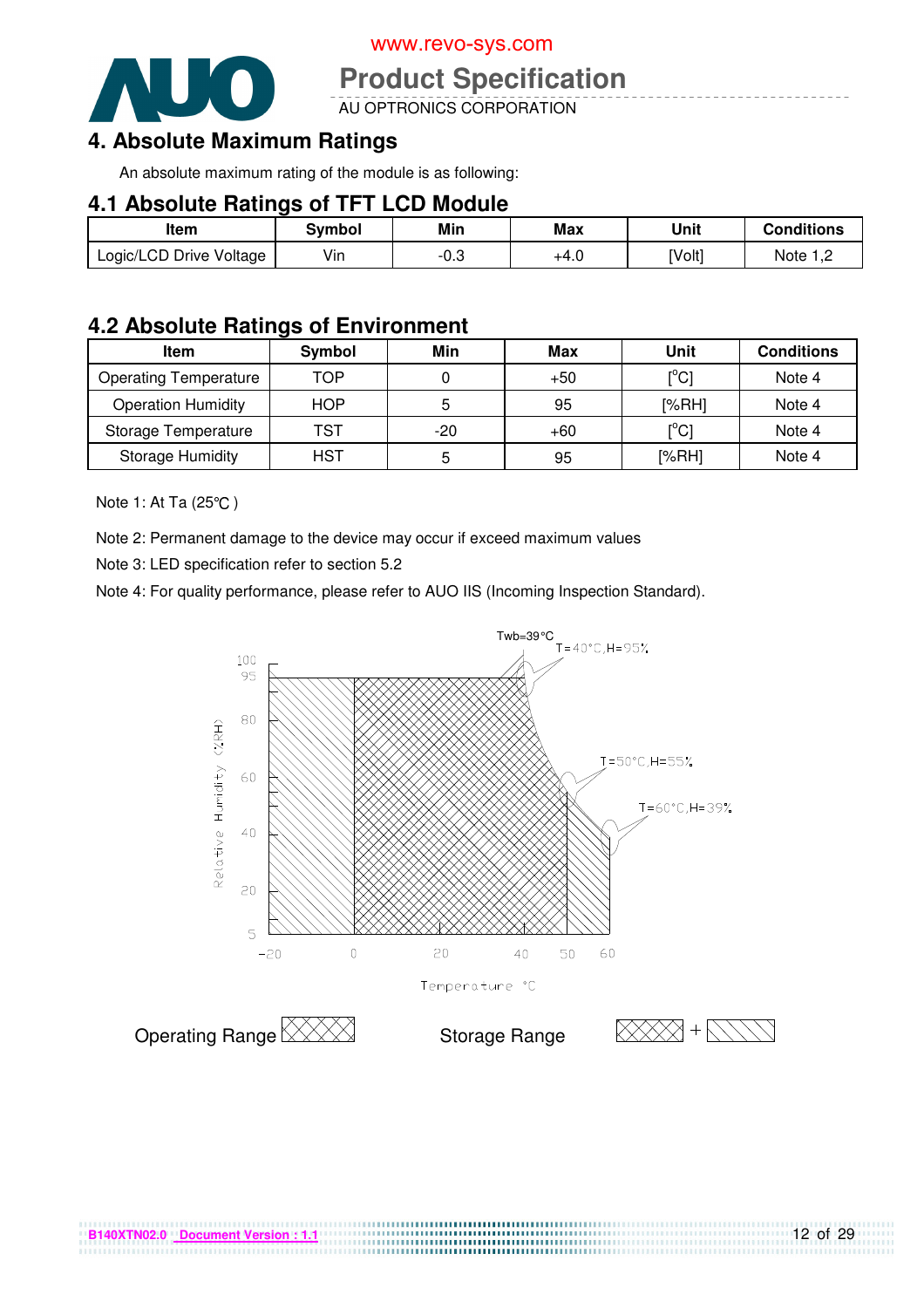

# **Product Specification**

AU OPTRONICS CORPORATION

### **5. Electrical Characteristics**

### **5.1 TFT LCD Module**

#### **5.1.1 Power Specification**

Input power specifications are as follows;

The power specification are measured under 25°C and frame frenquency under 60Hz

| <b>Symble</b> | <b>Parameter</b>      | <b>Min</b> | <b>Typ</b> | <b>Max</b> | <b>Units</b> | <b>Note</b> |
|---------------|-----------------------|------------|------------|------------|--------------|-------------|
| <b>VDD</b>    | Logic/LCD Drive       | 3.0        | 3.3        | 3.6        | [Volt]       |             |
|               | Voltage               |            |            |            |              |             |
| <b>PDD</b>    | <b>VDD Power</b>      |            |            | 0.9        | [Watt]       | Note 1      |
| <b>IDD</b>    | <b>IDD Current</b>    |            |            | 333        | [mA]         | Note 1      |
| <b>IRush</b>  | <b>Inrush Current</b> |            |            | 2000       | [mA]         | Note 2      |
| <b>VDDrp</b>  | Allowable             |            |            | 100        | [mV]         |             |
|               | Logic/LCD Drive       |            |            |            | $p-p$        |             |
|               | <b>Ripple Voltage</b> |            |            |            |              |             |

Note 1 : Maximum Measurement Condition : Black Pattern at 3.3V driving voltage. ( $P_{max}=V_{3.3} \times I_{black}$ )

Note 2 : Measure Condition

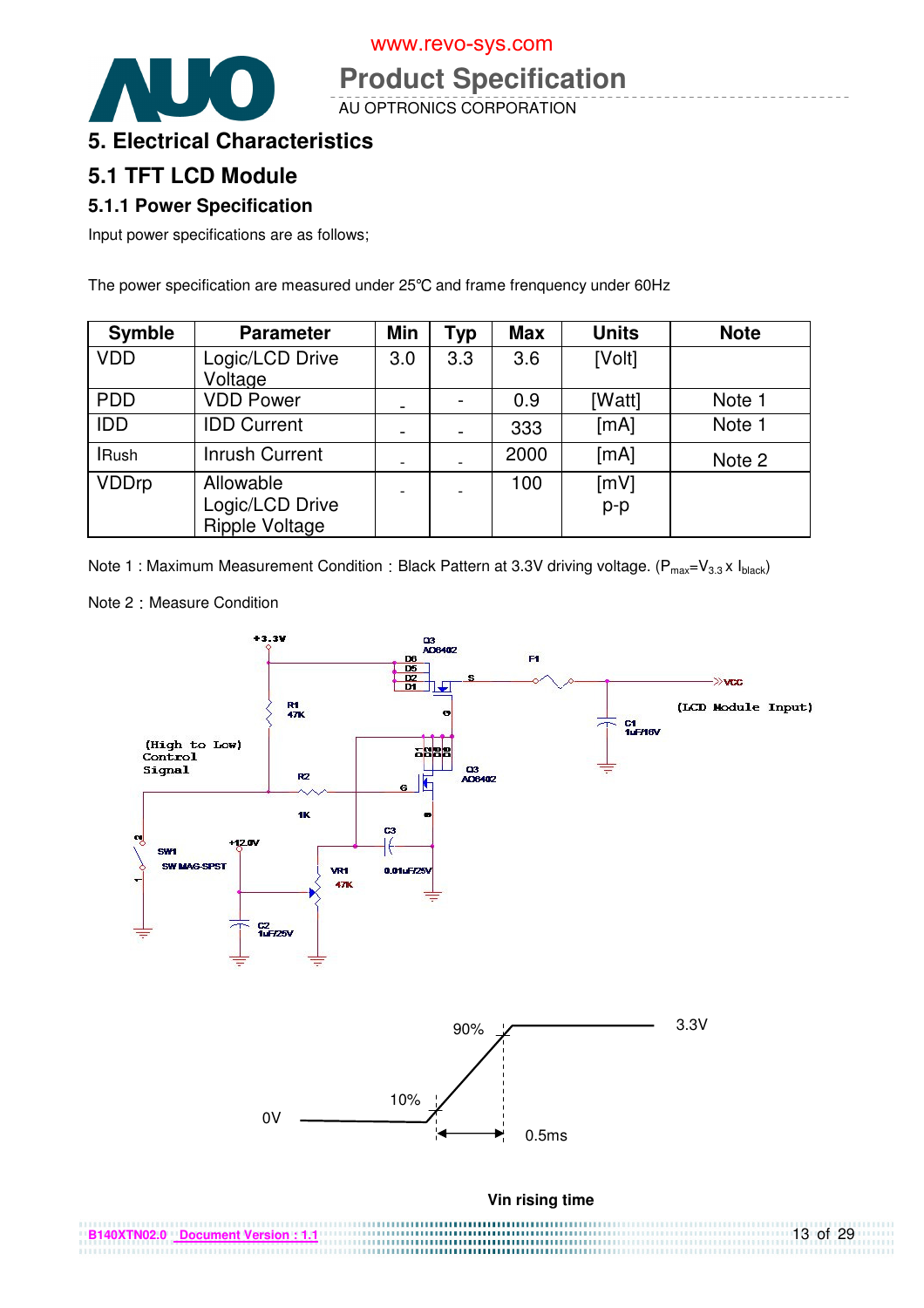

**Product Operation**<br>AU OPTRONICS CORPORATION **Product Specification**  www.revo-sys.com

#### **5.1.2 Signal Electrical Characteristics**

Input signals shall be low or High-impedance state when VDD is off.

| <b>Parameter</b>           | <b>Condition</b>                                 | <b>Min</b> | <b>Max</b> | <b>Unit</b> |
|----------------------------|--------------------------------------------------|------------|------------|-------------|
| $\mathsf{V}_{\mathsf{TH}}$ | Differential Input High<br>Threshold (Vcm=+1.2V) |            | 100        | [mV]        |
| $V_{TL}$                   | Differential Input Low<br>Threshold (Vcm=+1.2V)  | $-100$     |            | [mV]        |
| $\mathsf{V}_{\mathsf{ID}}$ | Differential Input<br>Voltage                    | 100        | 600        | [mV]        |
| $\mathsf{V}_{\mathsf{CM}}$ | Differential Input<br>Common Mode Voltage        | 1.125      | 1.375      | [V]         |

Signal electrical characteristics are as follows;

Note: LVDS Signal Waveform

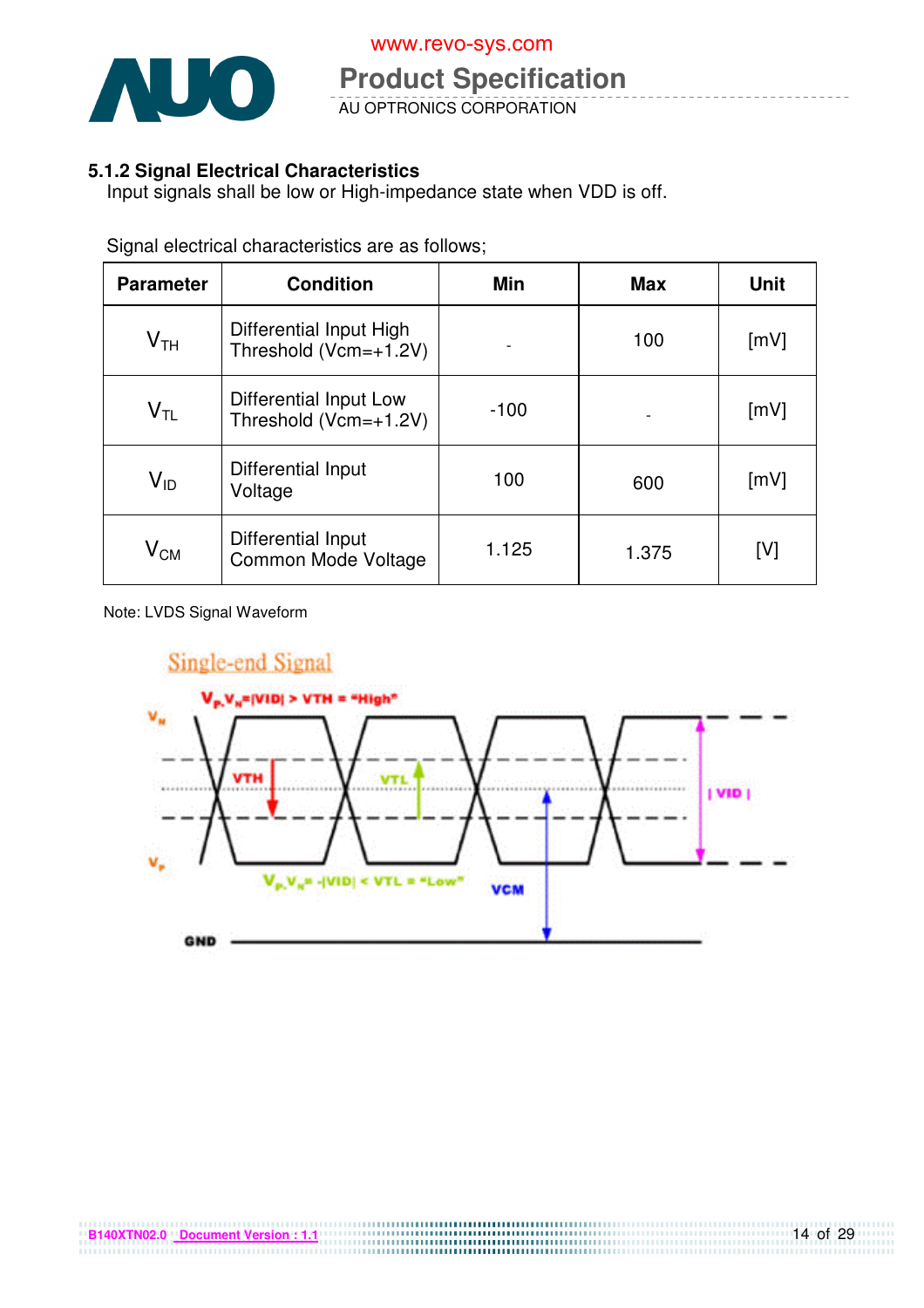

#### **5.2.1 LED characteristics**

**B140XTN02.0 Document Version : 1.1**

| <b>Parameter</b>                      | <b>Symbol</b> | Min                      | Typ                      | <b>Max</b>      | Units  | <b>Condition</b>                           |
|---------------------------------------|---------------|--------------------------|--------------------------|-----------------|--------|--------------------------------------------|
| <b>Backlight Power</b><br>Consumption | <b>PLED</b>   | $\overline{\phantom{0}}$ | $\blacksquare$           | 2.3             | [Watt] | (Ta=25°C), Note 1<br>Vin =12V              |
| <b>LED Life-Time</b>                  | N/A           | 5,000                    | $\overline{\phantom{0}}$ | $\qquad \qquad$ | Hour   | $(Ta=25^{\circ}C)$ , Note 2<br>$l = 20$ mA |

**Note 1:** Calculator value for reference P<sub>LED</sub> = VF (Normal Distribution) \* IF (Normal Distribution) / Efficiency **Note 2:** The LED life-time define as the estimated time to 50% degradation of initial luminous.

#### **5.2.2 Backlight input signal characteristics**

| <b>Parameter</b>                             | Symbol         | <b>Min</b> | <b>Typ</b>     | <b>Max</b> | <b>Units</b> | <b>Remark</b>          |
|----------------------------------------------|----------------|------------|----------------|------------|--------------|------------------------|
| <b>LED Power Supply</b>                      | <b>VLED</b>    | 6.0        | 12.0           | 21.0       | [Volt]       |                        |
| <b>LED Enable Input</b><br><b>High Level</b> |                | 2.5        |                | 5.5        | [Volt]       |                        |
| <b>LED Enable Input</b><br>Low Level         | VLED_EN        |            |                | 0.8        | [Volt]       | Define as              |
| <b>PWM Logic Input</b><br><b>High Level</b>  |                | 2.5        |                | 5.0        | [Volt]       | Connector<br>Interface |
| <b>PWM Logic Input</b><br>Low Level          | <b>VPWM EN</b> |            |                | 0.8        | [Volt]       | $(Ta=25^{\circ}C)$     |
| <b>PWM Input Frequency</b>                   | <b>FPWM</b>    | 150        | 1 <sup>K</sup> | 10K        | Hz           |                        |
| <b>PWM Duty Ratio</b>                        | Duty           | 1          | $\overline{a}$ | 100        | $\%$         |                        |

,,,,,,,,,,,,,,,,,,,,,,,,,,,,,,,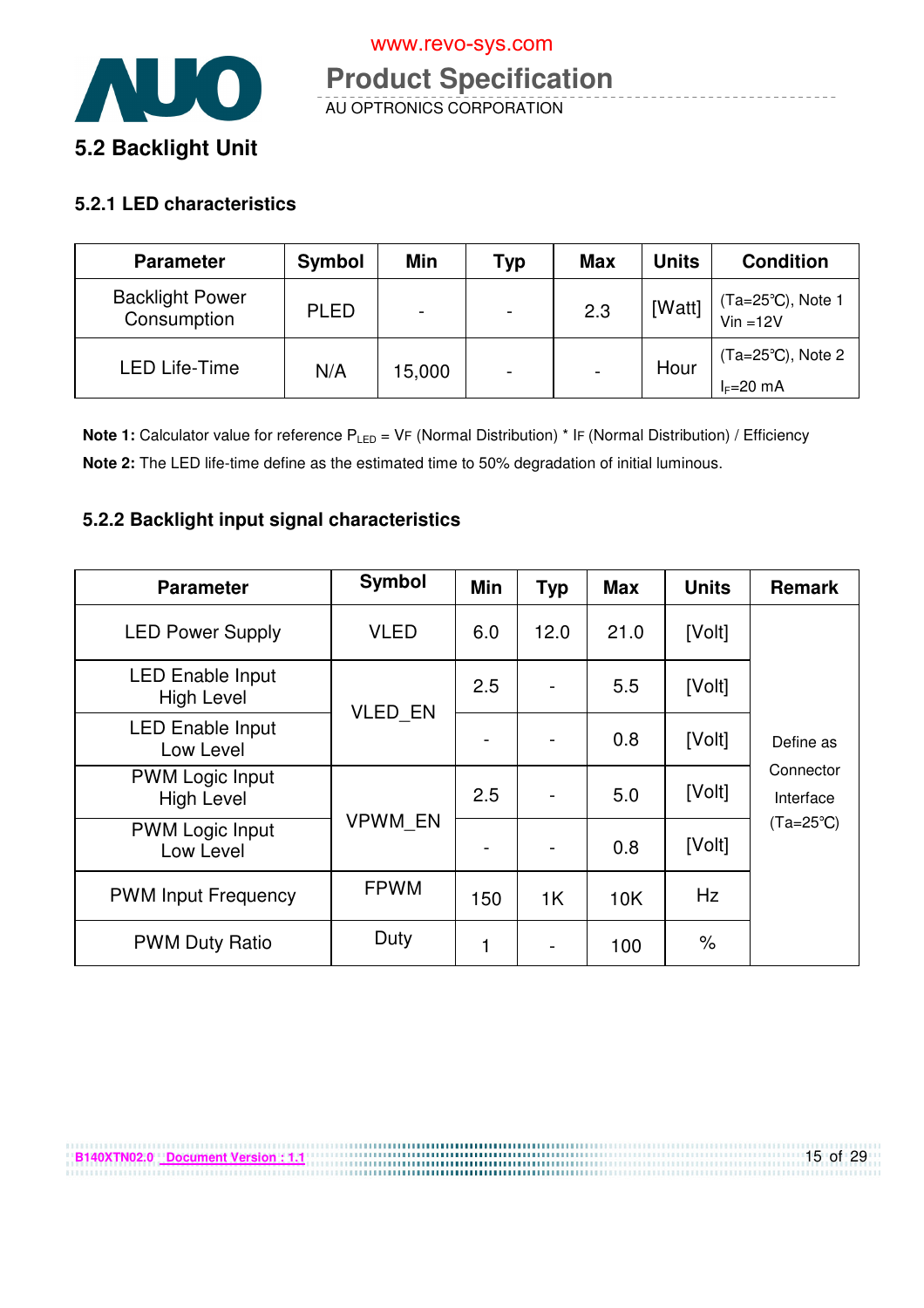

# **6. Signal Interface Characteristic**

# **6.1 Pixel Format Image**

Following figure shows the relationship of the input signals and LCD pixel format.

**B140XTN02.0** Document Version : 1.1

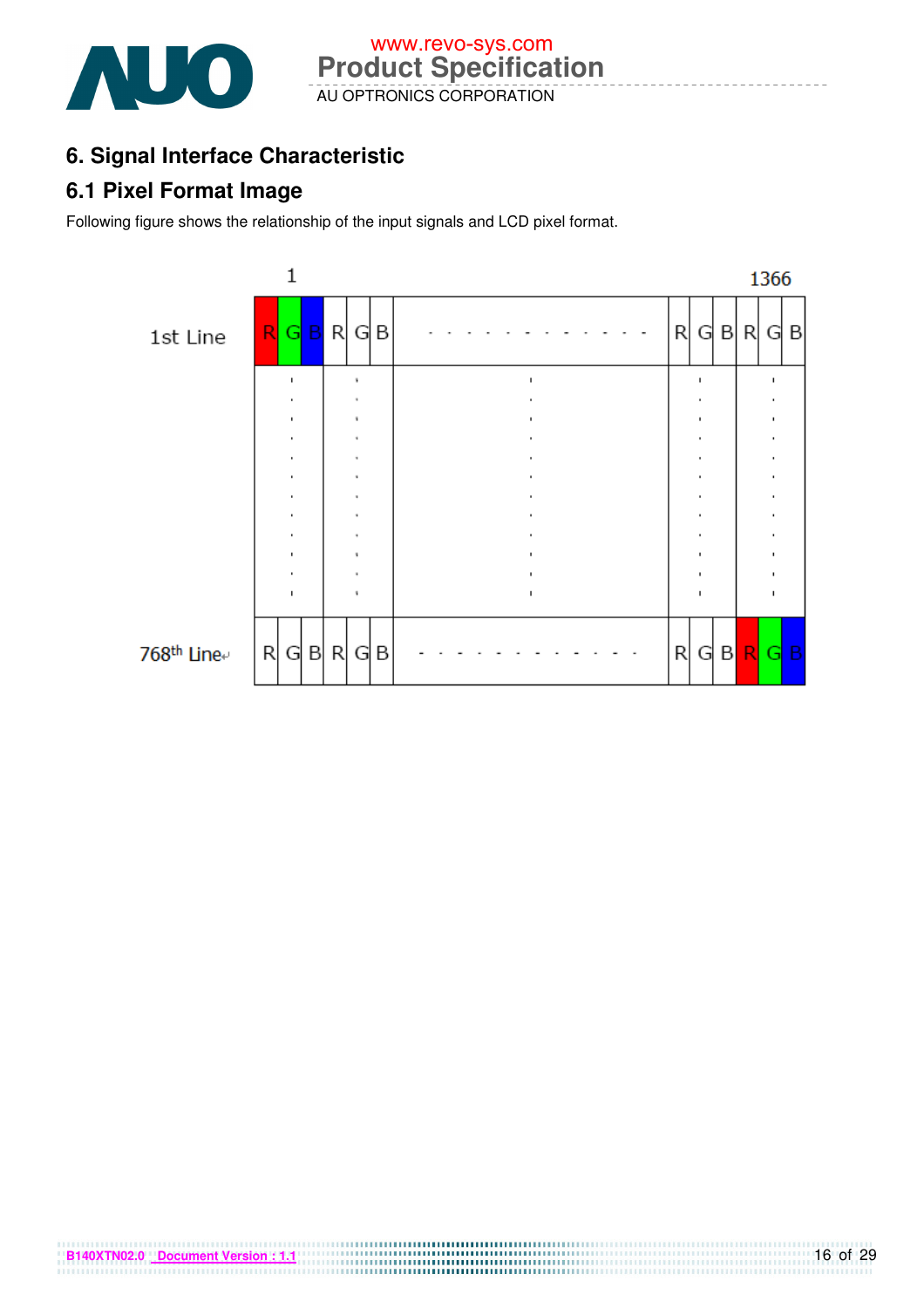

# **6.2 The Input Data Format**



| <b>Signal Name</b>                                                                           | <b>Description</b>                                                                                                                                       |                                                                                                                                                 |
|----------------------------------------------------------------------------------------------|----------------------------------------------------------------------------------------------------------------------------------------------------------|-------------------------------------------------------------------------------------------------------------------------------------------------|
| R <sub>5</sub><br>R <sub>4</sub><br>R <sub>3</sub><br>R <sub>2</sub><br>R1<br>R <sub>0</sub> | Red Data 5 (MSB)<br>Red Data 4<br>Red Data 3<br>Red Data 2<br>Red Data 1<br>Red Data 0 (LSB)<br>Red-pixel Data                                           | Red-pixel Data<br>Each red pixel's brightness data consists of<br>these 6 bits pixel data.                                                      |
| G <sub>5</sub><br>G <sub>4</sub><br>G <sub>3</sub><br>G <sub>2</sub><br>G1<br>G <sub>0</sub> | Green Data 5 (MSB)<br>Green Data 4<br>Green Data 3<br>Green Data 2<br>Green Data 1<br>Green Data 0 (LSB)<br>Green-pixel Data                             | Green-pixel Data<br>Each green pixel's brightness data consists of<br>these 6 bits pixel data.                                                  |
| B <sub>5</sub><br><b>B4</b><br>B <sub>3</sub><br><b>B2</b><br><b>B1</b><br>B <sub>0</sub>    | Blue Data 5 (MSB)<br><b>Blue Data 4</b><br><b>Blue Data 3</b><br><b>Blue Data 2</b><br><b>Blue Data 1</b><br>Blue Data 0 (LSB)<br><b>Blue-pixel Data</b> | <b>Blue-pixel Data</b><br>Each blue pixel's brightness data consists of<br>these 6 bits pixel data.                                             |
| <b>RxCLKIN</b>                                                                               | Data Clock                                                                                                                                               | The signal is used to strobe the pixel data and<br>DE signals. All pixel data shall be valid at the<br>falling edge when the DE signal is high. |
| DE                                                                                           | Display Timing                                                                                                                                           | This signal is strobed at the falling edge of<br>RxCLKIN. When the signal is high, the pixel<br>data shall be valid to be displayed.            |
| VS                                                                                           | <b>Vertical Sync</b>                                                                                                                                     | The signal is synchronized to RxCLKIN.                                                                                                          |
| <b>HS</b>                                                                                    | <b>Horizontal Sync</b>                                                                                                                                   | The signal is synchronized to RxCLKIN.                                                                                                          |

Note: Output signals from any system shall be low or High-impedance state when VDD is off.

**B140XTN02.0** Document Version : 1.1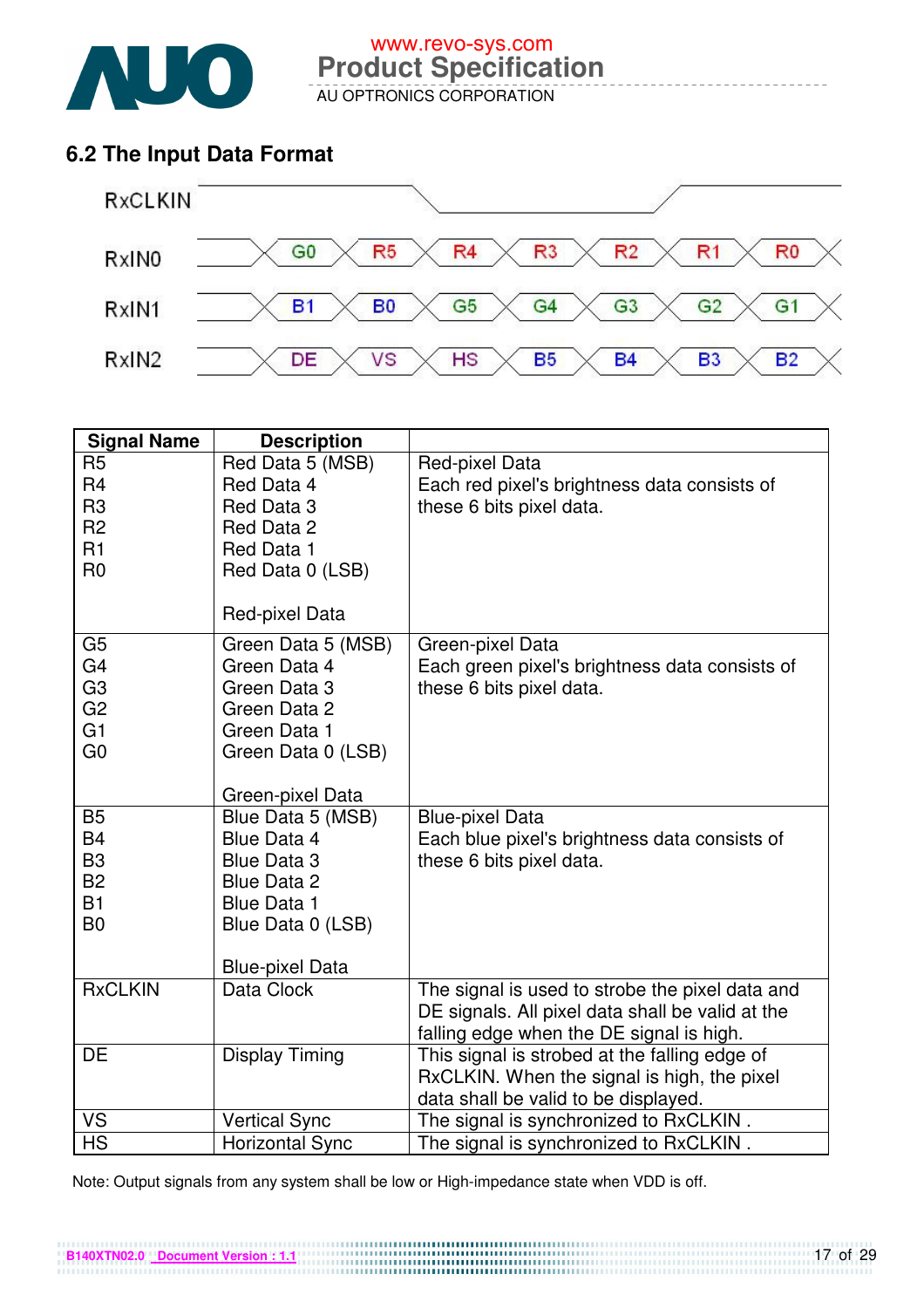

# **6.3 Integration Interface Requirement**

#### **6.3.1 Connector Description**

Physical interface is described as for the connector on module.

These connectors are capable of accommodating the following signals and will be following components.

| <b>Connector Name / Designation</b> | <b>For Signal Connector</b> |
|-------------------------------------|-----------------------------|
| Manufacturer                        | <b>STM</b>                  |
| Type / Part Number                  | <b>MSAK24025p40</b>         |
| <b>Mating Housing/Part Number</b>   | PK24025P40 or compatible    |

### **6.3.2 Pin Assignment**

LVDS is a differential signal technology for LCD interface and high speed data transfer device.

|                |                    | <b>B140XTN02.0</b>                            |
|----------------|--------------------|-----------------------------------------------|
| Pin            | <b>Signal</b>      | <b>Description</b>                            |
| 1              | <b>NC</b>          | No Connection (Reserve)                       |
| $\overline{2}$ | <b>VDD</b>         | PowerSupply, 3.3V(typical)                    |
| 3              | <b>VDD</b>         | PowerSupply, 3.3V(typical)                    |
| $\overline{4}$ | <b>DVDD</b>        | DDC 3.3Vpower                                 |
| 5              | <b>NC</b>          | No Connection (Reserve)                       |
| 6              | <b>SCL</b>         | <b>DDC Clock</b>                              |
| 7              | <b>SDA</b>         | <b>DDC</b> Data                               |
| 8              | Rin0-              | -LVDS differential data input(R0-R5,G0)       |
| 9              | $Rin0+$            | +LVDS differential data input(R0-R5,G0)       |
| 10             | <b>GND</b>         | Ground                                        |
| 11             | $Rin1-$            | -LVDS differential data input(G1-G5,B0-B1)    |
| 12             | $Rin1+$            | +LVDS differential data input(G1-G5,B0-B1)    |
| 13             | <b>GND</b>         | Ground                                        |
| 14             | Rin <sub>2</sub> - | -LVDS differential data input(B2-B5,HS,VS,DE) |
| 15             | $Rin2+$            | +LVDS differential data input(B2-B5,HS,VS,DE) |
| 16             | <b>GND</b>         | Ground                                        |
| 17             | CIkIN-             | -LVDS differential clock input                |
| 18             | ClkIN+             | +LVDS differential clock input                |
| 19             | <b>NC</b>          | No Connection (Reserve)                       |
| 20             | <b>NC</b>          | No Connection (Reserve)                       |
| 21             | <b>NC</b>          | No Connection (Reserve)                       |
| 22             | <b>GND</b>         | Ground                                        |
| 23             | <b>NC</b>          | No Connection (Reserve)                       |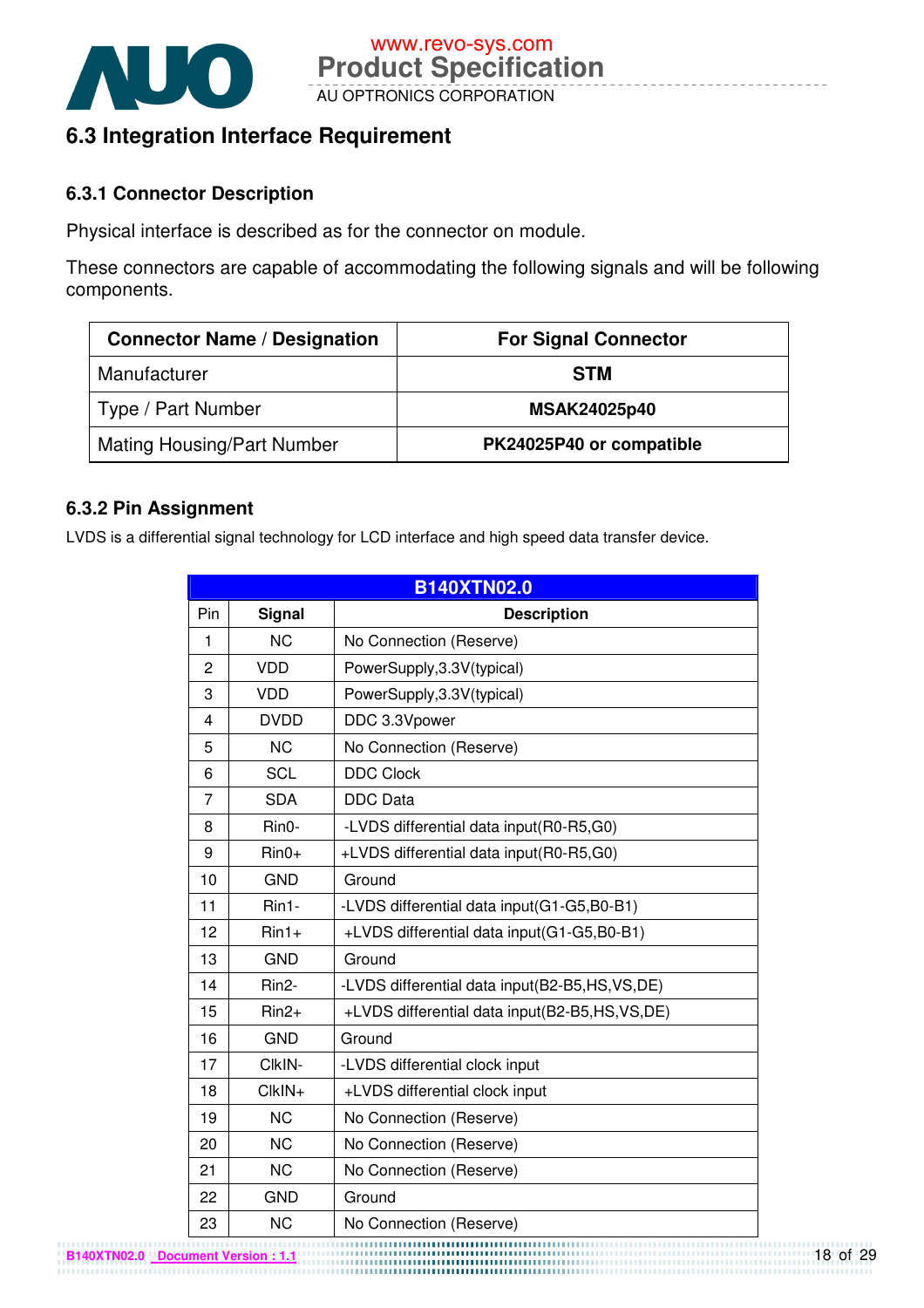

# **Product Specification**  www.revo-sys.com

AU OPTRONICS CORPORATION

| 24 | <b>NC</b>       | No Connection (Reserve) |
|----|-----------------|-------------------------|
| 25 | <b>GND</b>      | Ground-Shield           |
| 26 | <b>NC</b>       | No Connection (Reserve) |
| 27 | <b>NC</b>       | No Connection (Reserve) |
| 28 | GND             | Ground-Shield           |
| 29 | NC.             | No Connection (Reserve) |
| 30 | <b>NC</b>       | No Connection (Reserve) |
| 31 | <b>VLED GND</b> | <b>LED Ground</b>       |
| 32 | <b>VLED GND</b> | <b>LED Ground</b>       |
| 33 | <b>VLED GND</b> | <b>LED Ground</b>       |
| 34 | <b>NC</b>       | No Connection (Reserve) |
| 35 | <b>PWM</b>      | System PWM Signal Input |
| 36 | LED EN          | LED enable pin          |
| 37 | <b>NC</b>       | No Connection (Reserve) |
| 38 | <b>VLED</b>     | <b>LED Power Supply</b> |
| 39 | VLED            | <b>LED Power Supply</b> |
| 40 | VLED            | <b>LED Power Supply</b> |



Note1: Input signals shall be low or High-impedance state when VDD is off.

**B140XTN02.0 Document Version : 1.1**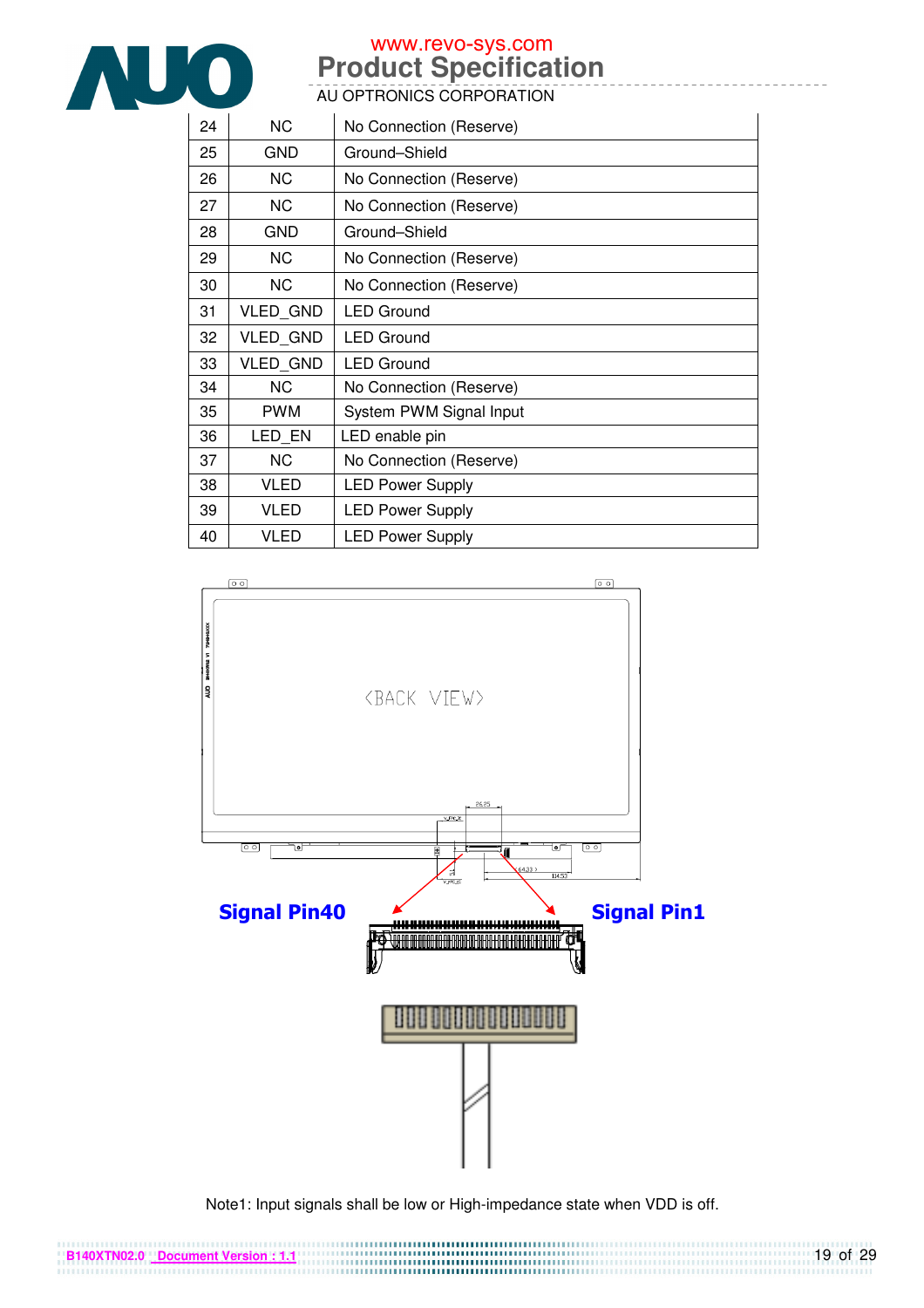

# **6.4.1 Timing Characteristics**

Basically, interface timings should match the 1366 x 768 /60Hz manufacturing guide line timing.

| <b>Parameter</b>       |                 | Symbol                    | Min.           | Typ. | Max.                      | <b>Unit</b> |
|------------------------|-----------------|---------------------------|----------------|------|---------------------------|-------------|
| <b>Frame Rate</b>      |                 |                           | 40             | 60   |                           | Hz          |
| <b>Clock frequency</b> |                 | $1/T_{\text{Clock}}$      | $\blacksquare$ | 69.3 | 80                        | <b>MHz</b>  |
|                        | <b>Period</b>   | $\mathsf{T}_{\mathsf{V}}$ | 776            | ٠    | 768+A                     |             |
| <b>Vertical</b>        | <b>Active</b>   | $T_{VD}$                  | 768            |      |                           | $T_{Line}$  |
| <b>Section</b>         | <b>Blanking</b> | $T_{VB}$                  | 8              | ٠    | A                         |             |
| <b>Horizontal</b>      | <b>Period</b>   | $\mathbf{T}_\mathrm{H}$   | 1416           | ٠    | 1366+B                    |             |
|                        | <b>Active</b>   | $T_{HD}$                  | 1366           |      | $T_{\tiny{\text{Clock}}}$ |             |
| <b>Section</b>         | <b>Blanking</b> | $\textsf{T}_{\sf HB}$     | 50             | ۰    | в                         |             |

Note : DE mode only

#### **6.4.2 Timing diagram**

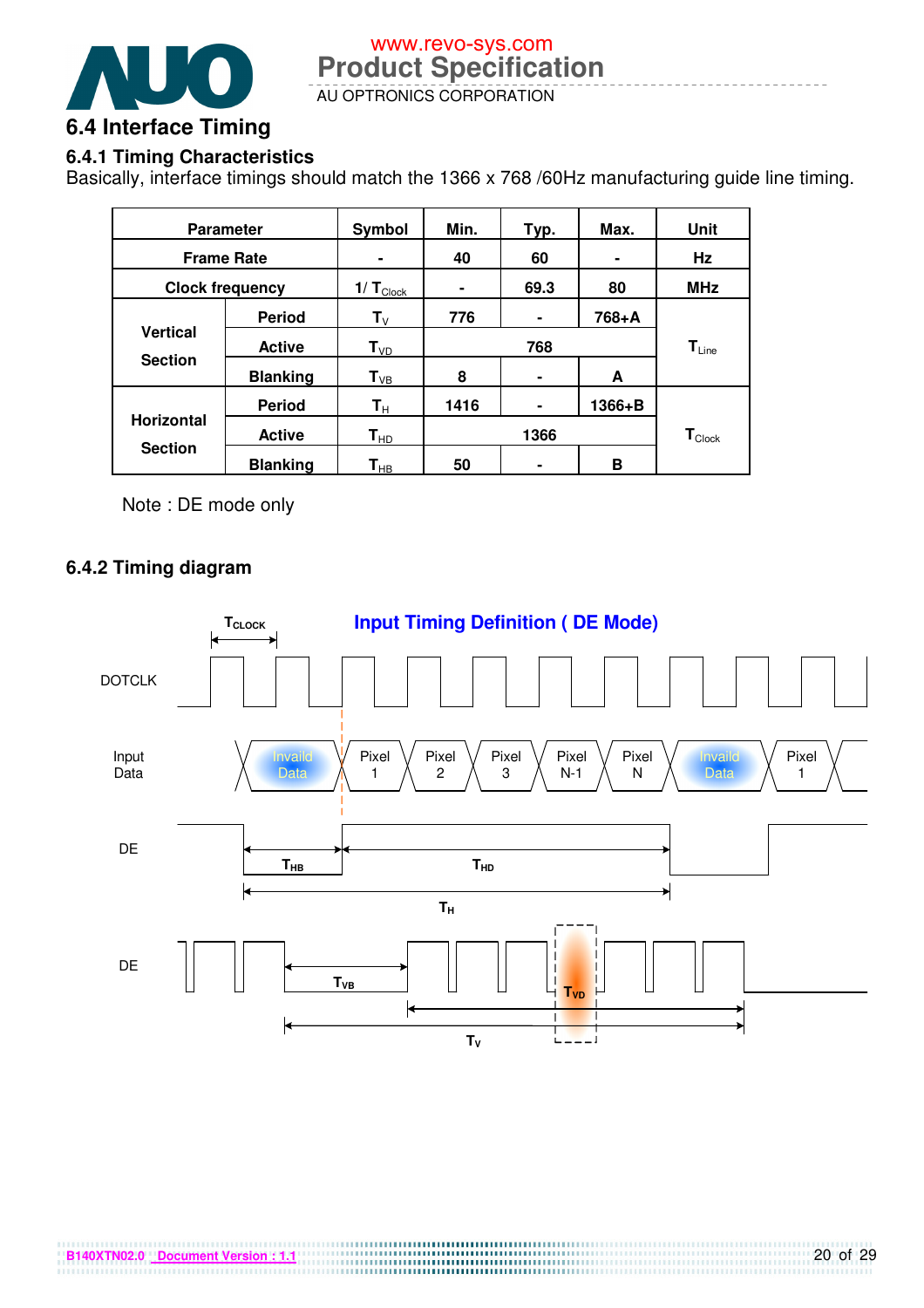

# **Product Specification**  www.revo-sys.com

AU OPTRONICS CORPORATION

#### **6.5 Power ON/OFF Sequence**

**B140XTN02.0 Document Version : 1.1**

Power on/off sequence is as follows. Interface signals and LED on/off sequence are also shown in the chart. Signals from any system shall be Hi-Z state or low level when VDD is off



When the adapter is hot plugged, the backlight power supply sequence is shown as below.

|                                                        | Adapter Mode |                                    |       |  |
|--------------------------------------------------------|--------------|------------------------------------|-------|--|
| VLED<br>(Backlight power supply)<br>(Adapter Hot Plug) | 90%          | 10%<br>-10%<br><b>Battery Mode</b> | T 90% |  |

| <b>Power Sequence Timing</b> |           |       |      |              |
|------------------------------|-----------|-------|------|--------------|
|                              |           | Value |      | <b>Units</b> |
| <b>Parameter</b>             | Min.      | Typ.  | Max. |              |
| T <sub>1</sub>               | 0.5       |       | 10   |              |
| T <sub>2</sub>               | $\pmb{0}$ |       | 50   |              |
| T <sub>3</sub>               | 200       |       | ۰    |              |
| <b>T4</b>                    | 200       |       |      |              |
| T <sub>5</sub>               | $\pmb{0}$ |       | 50   |              |
| T <sub>6</sub>               | $\pmb{0}$ |       | 10   |              |
| T7                           | 400       | -     | ۰    |              |
| T <sub>8</sub>               | 10        |       | ٠    | ms           |
| T <sub>9</sub>               | $\pmb{0}$ |       | 180  |              |
| T <sub>10</sub>              | $\pmb{0}$ |       | 180  |              |
| <b>T11</b>                   | 10        |       |      |              |
| T <sub>12</sub>              | 0.5       |       | 10   |              |
| T <sub>13</sub>              | $1^*$     |       | ۰    |              |
| T14                          | $1^*$     |       |      |              |

\*Note : If Seamless change, T13 & T14 = 5 x TPWM (TPWM=  $1/PWM$  Frequency)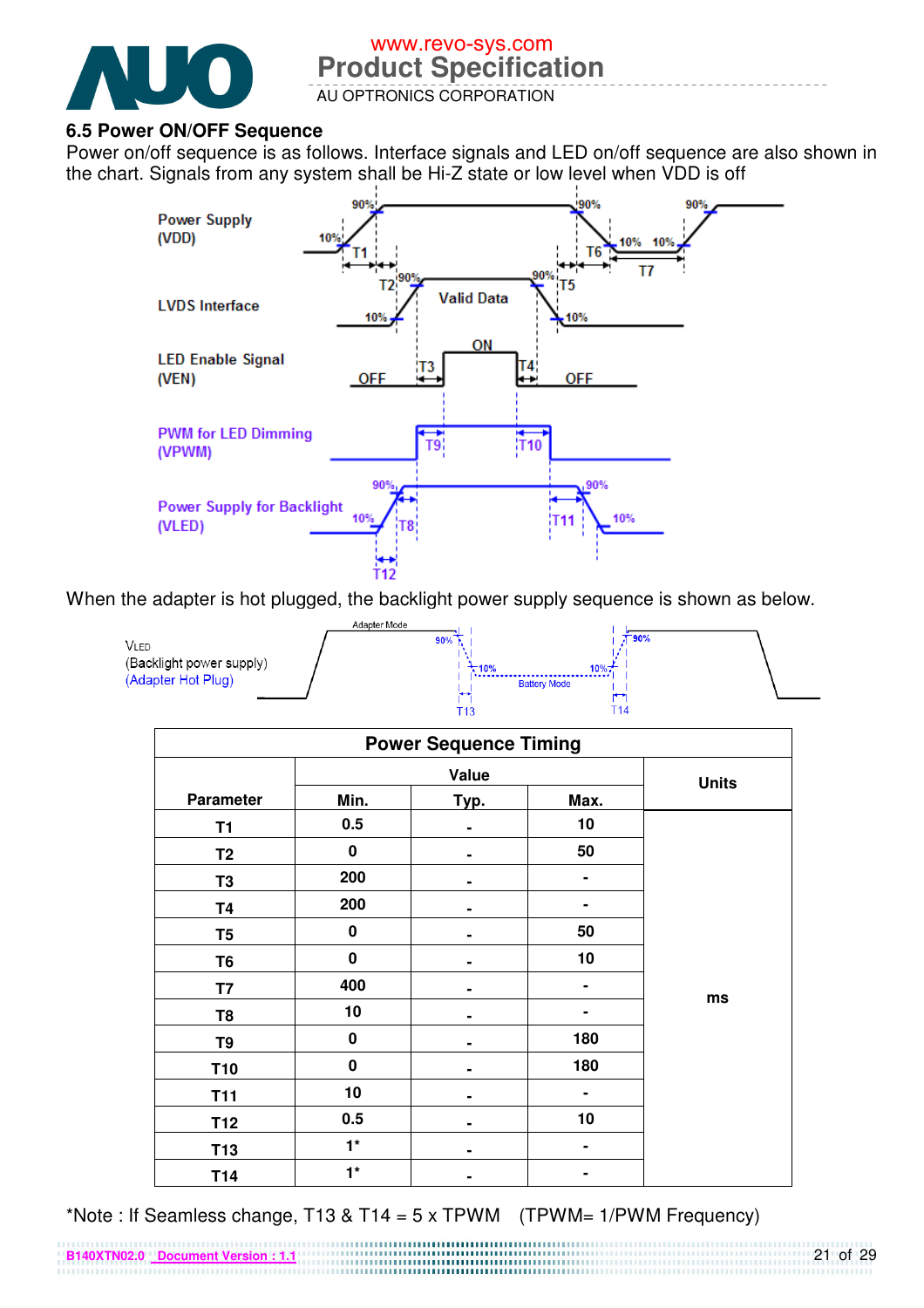

# **7. Panel Reliability Test**

### **7.1 Vibration Test**

**Test Spec:** 

- **•** Test method: Non-Operation
- Acceleration: 1.5 G
- Frequency: 10 500Hz Random
- Sweep: 30 Minutes each Axis (X, Y, Z)

### **7.2 Shock Test**

**Test Spec:** 

- **•** Test method: Non-Operation
- Acceleration: 220 G, Half sine wave
- Active time: 2 ms
- Pulse: X, Y, Z .one time for each side

# **7.3 Reliability Test**

| <b>Items</b>                                | <b>Required Condition</b>                       | <b>Note</b> |
|---------------------------------------------|-------------------------------------------------|-------------|
| <b>Temperature</b><br><b>Humidity Bias</b>  | Ta= 40°C, 90%RH, 300h                           |             |
| <b>High Temperature</b><br><b>Operation</b> | Ta= $50^{\circ}$ C, Dry, 300h                   |             |
| <b>Low Temperature</b><br><b>Operation</b>  | Ta= 0°C, 300h                                   |             |
| <b>High Temperature</b><br><b>Storage</b>   | Ta= 60°C, 35%RH, 300h                           |             |
| <b>Low Temperature</b><br><b>Storage</b>    | Ta= -20°C, 50%RH, 250h                          |             |
| <b>Thermal Shock</b><br>Test                | Ta=-20°Cto 60°C, Duration at 30 min, 100 cycles |             |
| <b>ESD</b>                                  | Contact: ±8 KV                                  | Note 1      |
|                                             | Air: ±15 KV                                     |             |

**Note1:** According to EN 61000-4-2 , ESD class B: Some performance degradation allowed. No data lost

11000000000000000000000000000000000 

. Self-recoverable. No hardware failures.

**Remark:** MTBF (Excluding the LED): 30,000 hours with a confidence level 90%

**B140XTN02.0 Document Version : 1.1**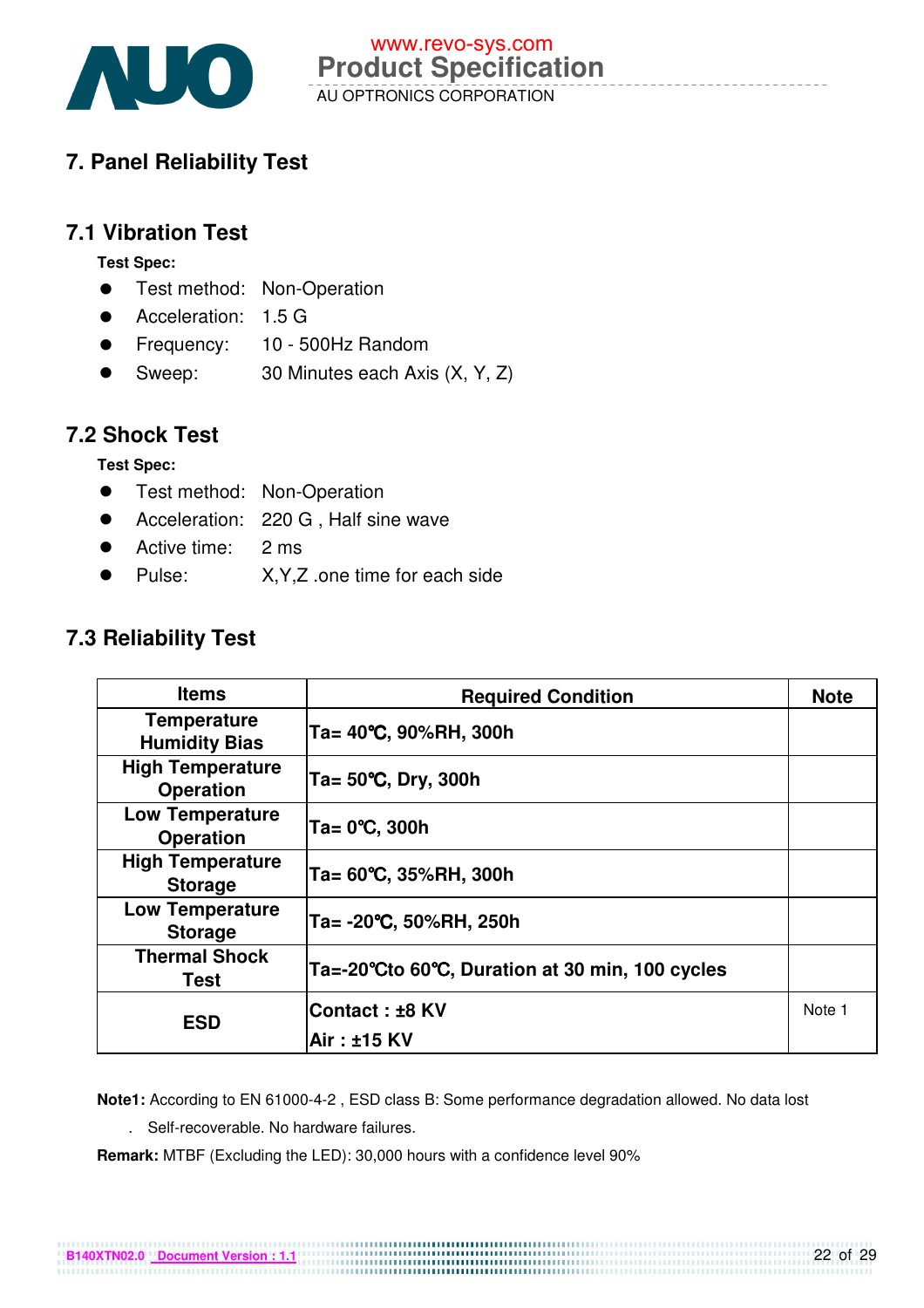### **8. Mechanical Characteristics**

#### **8.1 LCM Outline Dimension**

**Front View**

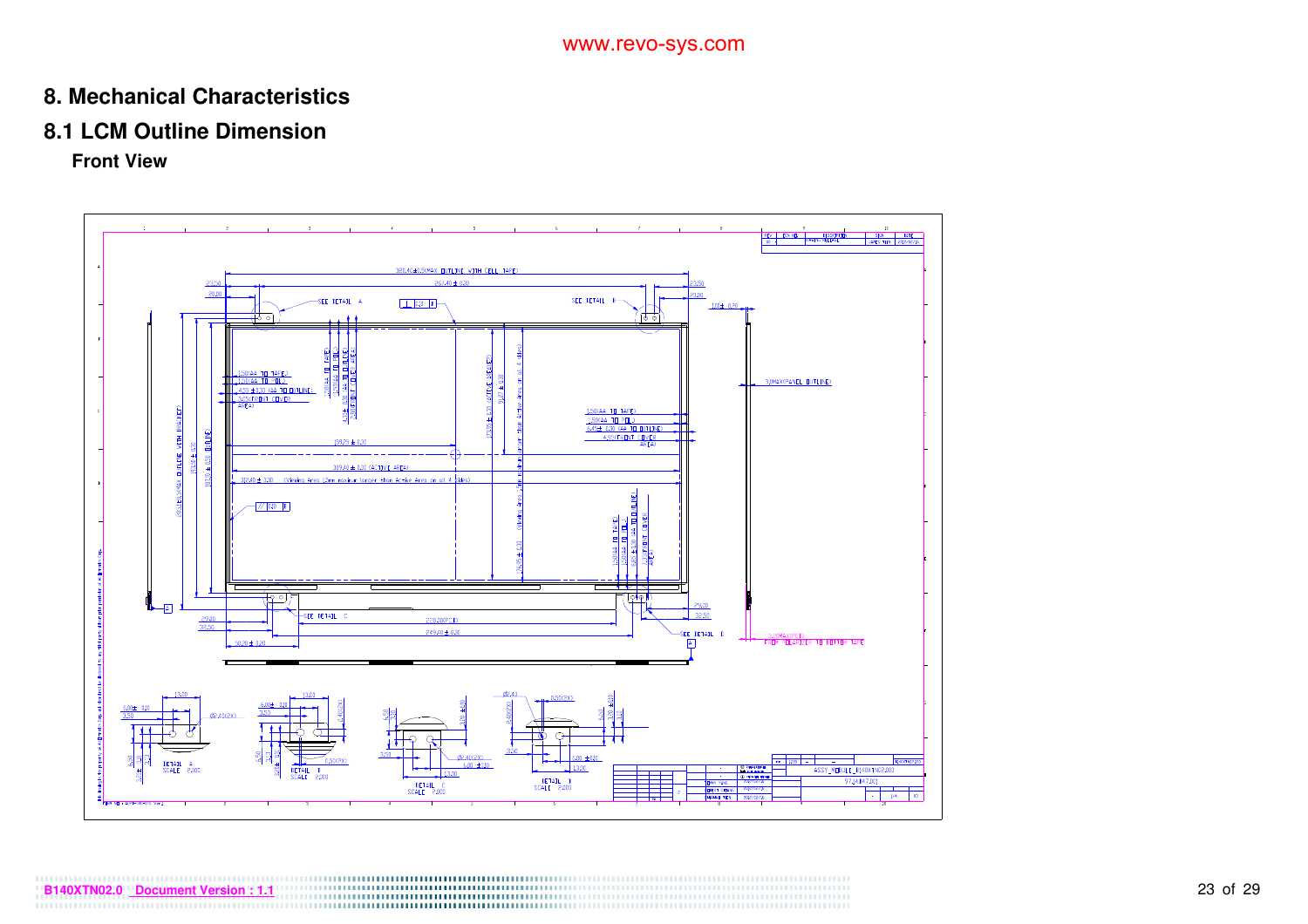#### **Back View**



**B140XTN02.0** <u>Document Version : 1.1</u> 24 of 29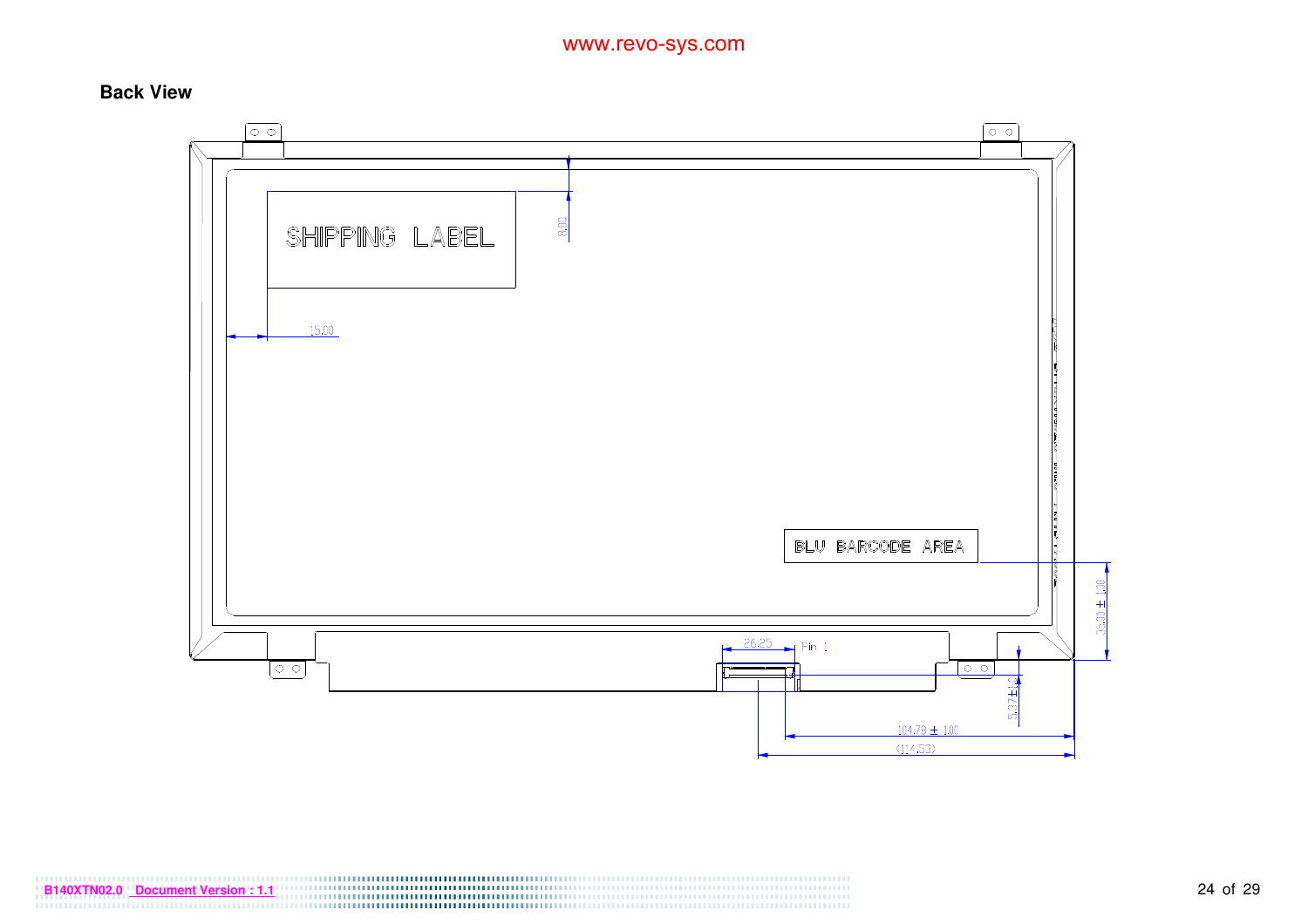# **9. Shipping and Package**

**9.1 Shipping /Carton Label Format**

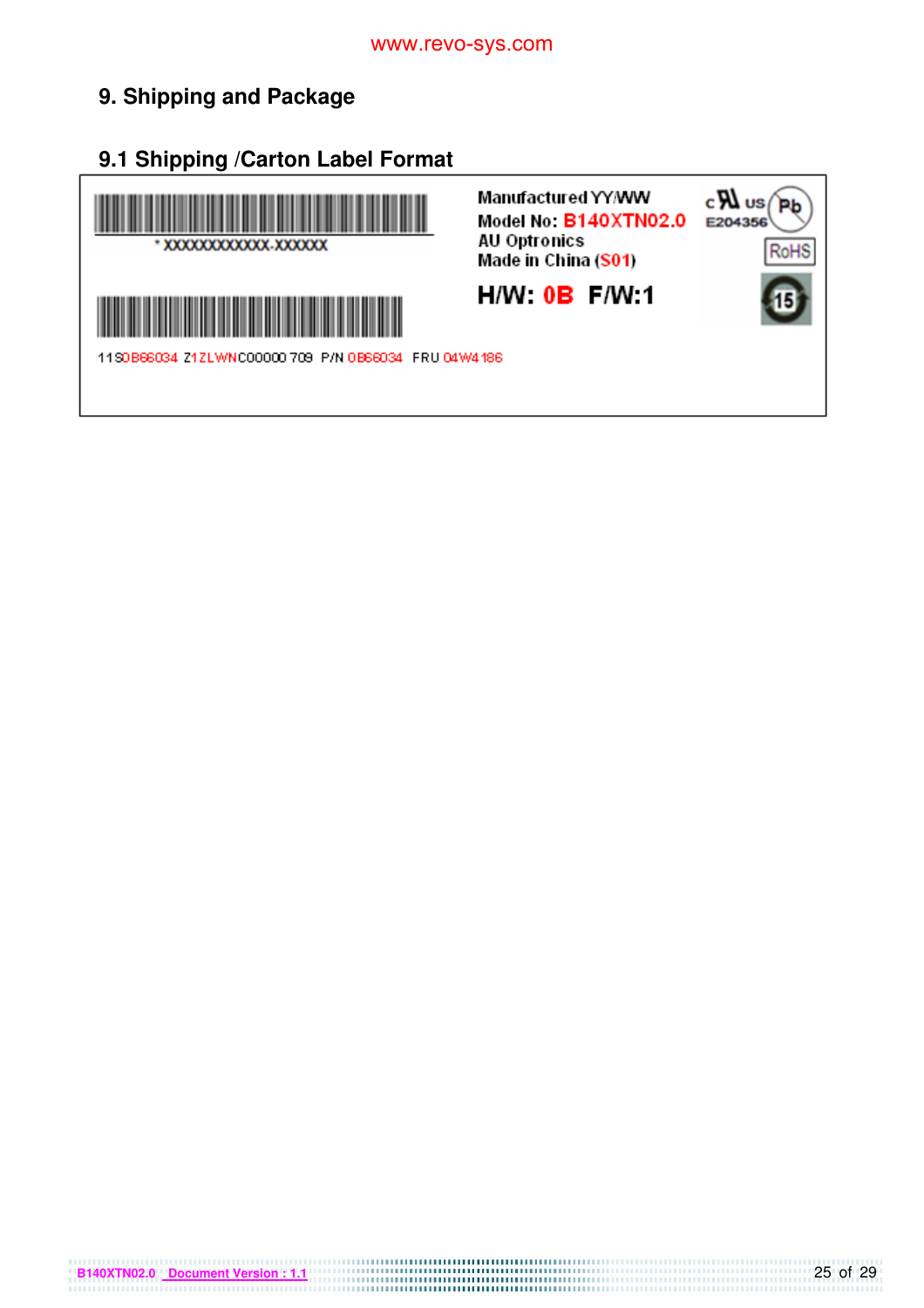# **9.2 Carton Package**

The outside dimension of carton is 455 (L)mm x 380 (W)mm x 355 (H)mm



# **9.3 Shipping Package of Palletizing Sequence**

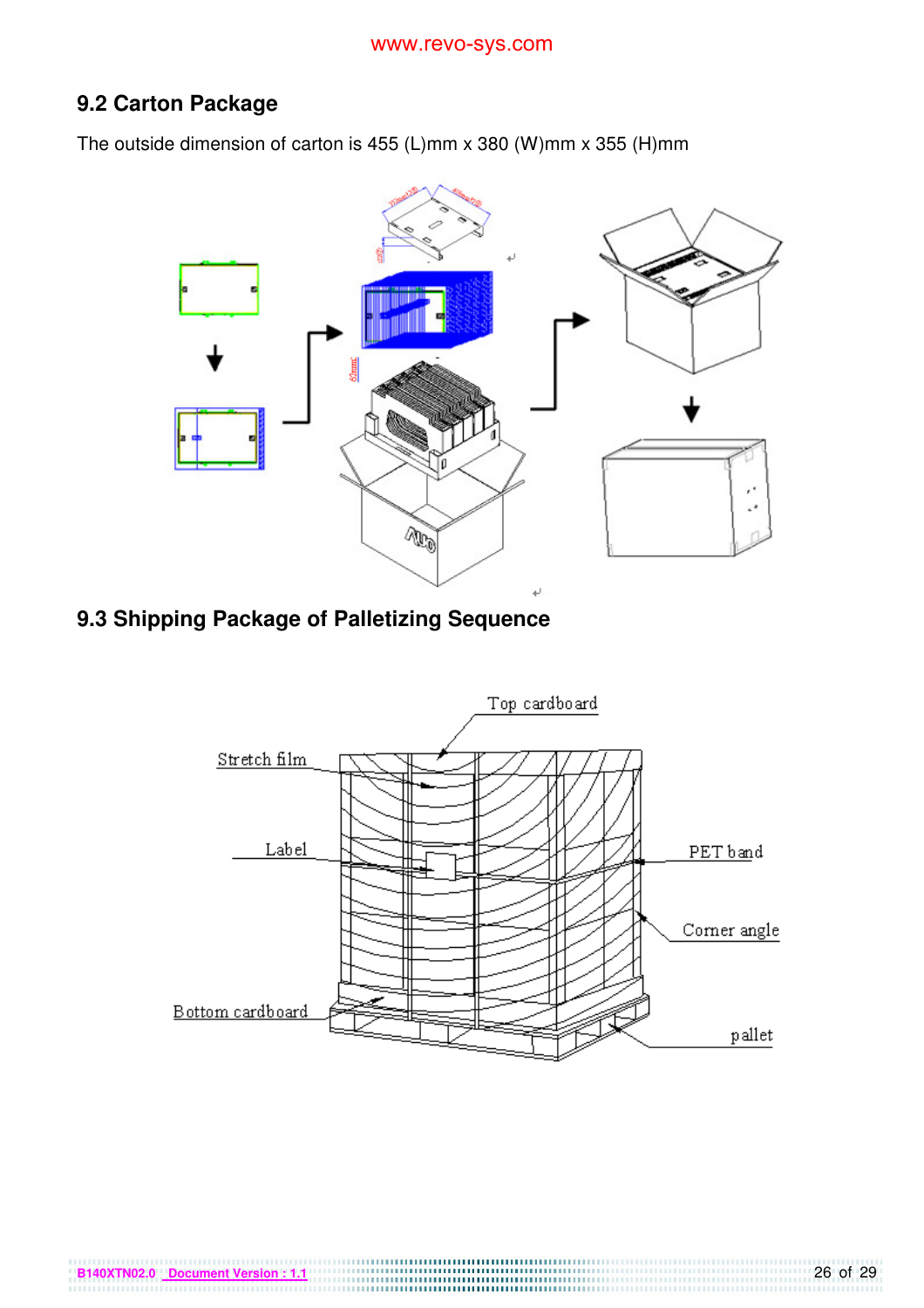# **10. Appendix: EDID Description**

| <b>Address</b> | <b>FUNCTION</b>                                       | Value          | Value      | Value          |
|----------------|-------------------------------------------------------|----------------|------------|----------------|
| <b>HEX</b>     |                                                       | <b>HEX</b>     | <b>BIN</b> | <b>DEC</b>     |
| 00             | Header                                                | $00\,$         | 00000000   | 0              |
| 01             |                                                       | <b>FF</b>      | 11111111   | 255            |
| 02             |                                                       | FF             | 11111111   | 255            |
| 03             |                                                       | FF.            | 11111111   | 255            |
| 04             |                                                       | <b>FF</b>      | 11111111   | 255            |
| 05             |                                                       | FF             | 11111111   | 255            |
| 06             |                                                       | FF             | 11111111   | 255            |
| 07             |                                                       | 00             | 00000000   | 0              |
| 08             | EISA Manuf. Code LSB                                  | 06             | 00000110   | 6              |
| 09             | Compressed ASCII                                      | AF             | 10101111   | 175            |
| 0A             | Product Code                                          | 3C             | 00111100   | 60             |
| 0B             | hex, LSB first                                        | 20             | 00100000   | 32             |
| 0C             | 32-bit ser #                                          | 00             | 00000000   | 0              |
| 0D             |                                                       | 00             | 00000000   | $\pmb{0}$      |
| 0E             |                                                       | 00             | 00000000   | 0              |
| 0F             |                                                       | 00             | 00000000   | 0              |
| 10             | Week of manufacture                                   | 00             | 00000000   | 0              |
| 11             | Year of manufacture                                   | 16             | 00010110   | 22             |
| 12             | EDID Structure Ver.                                   | 01             | 00000001   | 1              |
| 13             | EDID revision #                                       | 04             | 00000100   | $\overline{4}$ |
| 14             | Video input def. (digital I/P, non-TMDS, CRGB)        | 90             | 10010000   | 144            |
| 15             | Max H image size<br>(rounded to cm)                   | 1F             | 00011111   | 31             |
| 16             | Max V image size (rounded to cm)                      | 11             | 00010001   | 17             |
| 17             | <b>Display Gamma</b><br>$(=(gamma*100)-100)$          | 78             | 01111000   | 120            |
| 18             | Feature support (no DPMS, Active OFF, RGB, tmg Blk#1) | 02             | 00000010   | $\overline{2}$ |
| 19             | Red/green low bits (Lower 2:2:2:2 bits)               | BB             | 10111011   | 187            |
| 1A             | Blue/white low bits (Lower 2:2:2:2 bits)              | F <sub>5</sub> | 11110101   | 245            |
| 1B             | (Upper 8 bits)<br>Red x                               | 94             | 10010100   | 148            |
| 1C             | Red y/ highER 8 bits                                  | 55             | 01010101   | 85             |
| 1D             | Green x                                               | 54             | 01010100   | 84             |
| 1E             | Green y                                               | 90             | 10010000   | 144            |
| 1F             | Blue x                                                | 27             | 00100111   | 39             |
| 20             | Blue y                                                | 23             | 00100011   | 35             |
| 21             | White x                                               | 50             | 01010000   | 80             |
| 22             | White y                                               | 54             | 01010100   | 84             |
| 23             | Established timing 1                                  | $00\,$         | 00000000   | 0              |
| 24             | Established timing 2                                  | $00\,$         | 00000000   | $\mathbf 0$    |
| 25             | Established timing 3                                  | $00\,$         | 00000000   | 0              |
| 26             | Standard timing #1                                    | 01             | 00000001   | 1              |
| 27             |                                                       | 01             | 00000001   | $\mathbf{1}$   |
| 28             | Standard timing #2                                    | 01             | 00000001   | 1              |
| 29             |                                                       | 01             | 00000001   | 1              |
| 2A             | Standard timing #3                                    | 01             | 00000001   | 1              |
| 2B             |                                                       | 01             | 00000001   | 1              |
| 2C             | Standard timing #4                                    | 01             | 00000001   | 1              |

**B140XTN02.0** Document Version : 1.1 **27 of 29**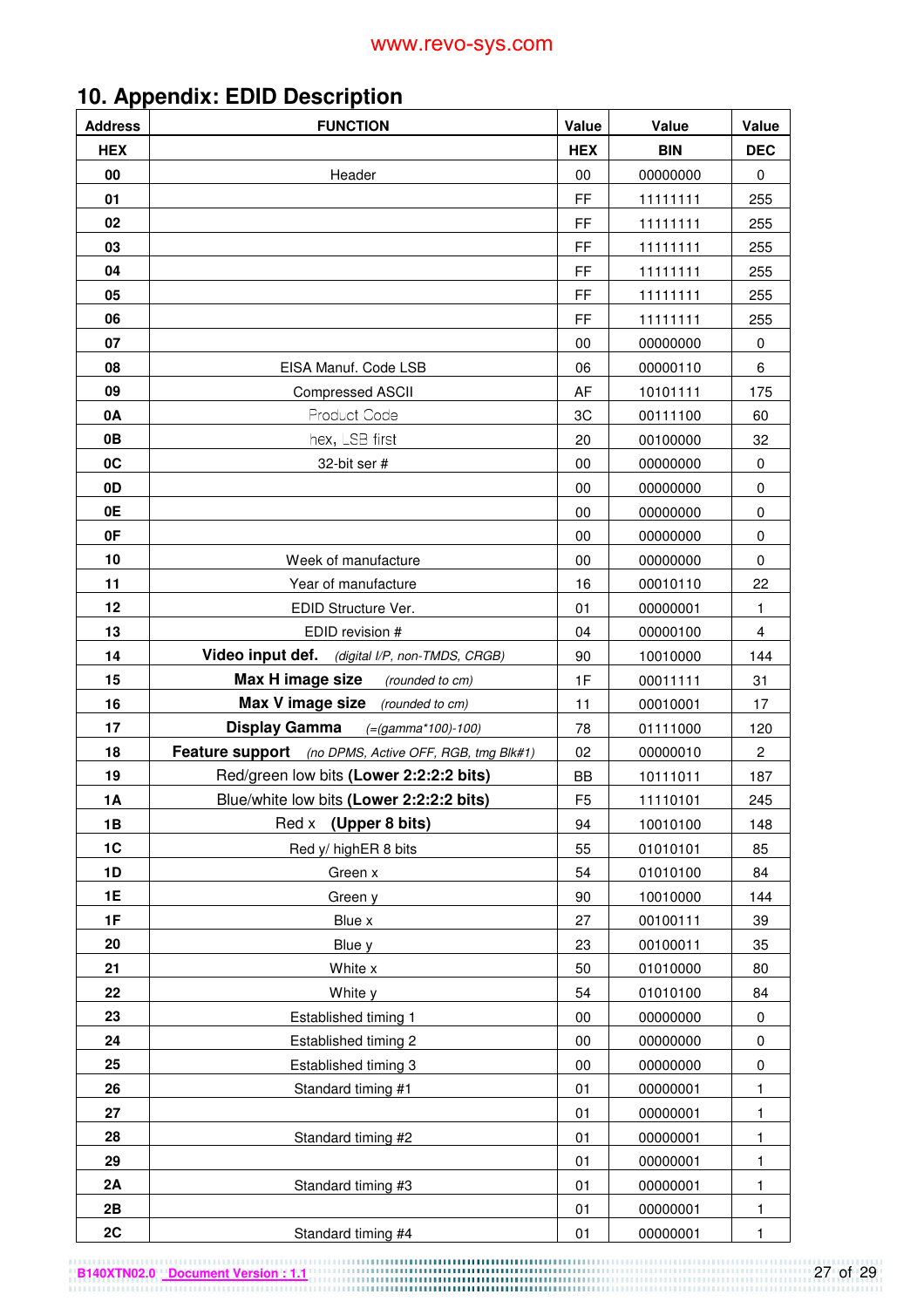| 2D        |                                                      | 01        | 00000001 | 1            |
|-----------|------------------------------------------------------|-----------|----------|--------------|
| 2E        | Standard timing #5                                   | 01        | 00000001 | 1            |
| 2F        |                                                      | 01        | 00000001 | 1            |
| 30        | Standard timing #6                                   | 01        | 00000001 | 1            |
| 31        |                                                      | 01        | 00000001 | $\mathbf{1}$ |
| 32        | Standard timing #7                                   | 01        | 00000001 | 1            |
| 33        |                                                      | 01        | 00000001 | 1            |
| 34        | Standard timing #8                                   | 01        | 00000001 | $\mathbf{1}$ |
| 35        |                                                      | 01        | 00000001 | $\mathbf{1}$ |
| 36        | <b>LSB</b><br>Pixel Clock/10000                      | 4A        | 01001010 | 74           |
| 37        | <b>USB</b><br>Pixel Clock/10000                      | 1D        | 00011101 | 29           |
| 38        | Horz active Lower 8bits                              | 56        | 01010110 | 86           |
| 39        | Horz blanking Lower 8bits                            | <b>CE</b> | 11001110 | 206          |
| 3A        | HorzAct:HorzBlnk<br>Upper 4:4 bits                   | 50        | 01010000 | 80           |
| 3B        | Vertical Active Lower 8bits                          | 00        | 00000000 | $\mathbf 0$  |
| 3C        | <b>Vertical Blanking</b><br><b>Lower 8bits</b>       | 1A        | 00011010 | 26           |
| 3D        | Vert Act: Vertical Blanking<br>(upper 4:4 bit)       | 30        | 00110000 | 48           |
| 3E        | HorzSync. Offset                                     | 26        | 00100110 | 38           |
| 3F        | HorzSync.Width                                       | 16        | 00010110 | 22           |
| 40        | VertSync.Offset: VertSync.Width                      | 36        | 00110110 | 54           |
| 41        | Horz‖ Sync Offset/Width Upper 2bits                  | 00        | 00000000 | $\mathbf 0$  |
| 42        | Horizontal Image Size Lower 8bits                    | 35        | 00110101 | 53           |
| 43        | Vertical Image Size Lower 8bits                      | AD        | 10101101 | 173          |
| 44        | Horizontal & Vertical Image Size (upper 4:4 bits)    | 10        | 00010000 | 16           |
| 45        | Horizontal Border (zero for internal LCD)            | 00        | 00000000 | 0            |
| 46        | Vertical Border (zero for internal LCD)              | 00        | 00000000 | $\pmb{0}$    |
| 47        | Signal (non-intr, norm, no stero, sep sync, neg pol) | 18        | 00011000 | 24           |
| 48        | Detailed timing/monitor                              | 00        | 00000000 | 0            |
| 49        | descriptor #2                                        | 00        | 00000000 | $\pmb{0}$    |
| 4Α        |                                                      | 00        | 00000000 | 0            |
| 4B        |                                                      | 0F        | 00001111 | 15           |
| 4C        |                                                      | 00        | 00000000 | $\pmb{0}$    |
| 4D        |                                                      | 00        | 00000000 | $\pmb{0}$    |
| 4E        |                                                      | 00        | 00000000 | $\pmb{0}$    |
| 4F        |                                                      | 00        | 00000000 | $\pmb{0}$    |
| 50        |                                                      | 00        | 00000000 | $\pmb{0}$    |
| 51        |                                                      | 00        | 00000000 | $\pmb{0}$    |
| 52        |                                                      | 00        | 00000000 | $\pmb{0}$    |
| 53        |                                                      | 00        | 00000000 | $\pmb{0}$    |
| 54        |                                                      | 00        | 00000000 | $\pmb{0}$    |
| 55        |                                                      | 00        | 00000000 | $\pmb{0}$    |
| 56        |                                                      | 00        | 00000000 | $\pmb{0}$    |
| 57        |                                                      | 00        | 00000000 | $\pmb{0}$    |
| 58        |                                                      | 00        | 00000000 | $\pmb{0}$    |
| 59        |                                                      | 20        | 00100000 | 32           |
| <b>5A</b> | Detailed timing/monitor                              | 00        | 00000000 | $\pmb{0}$    |
| 5B        | descriptor #3                                        | 00        | 00000000 | 0            |
| 5C        |                                                      | 00        | 00000000 | $\mathbf 0$  |
| 5D        |                                                      | FE.       | 11111110 | 254          |

**B140XTN02.0 Document Version : 1.1** 28 of 29